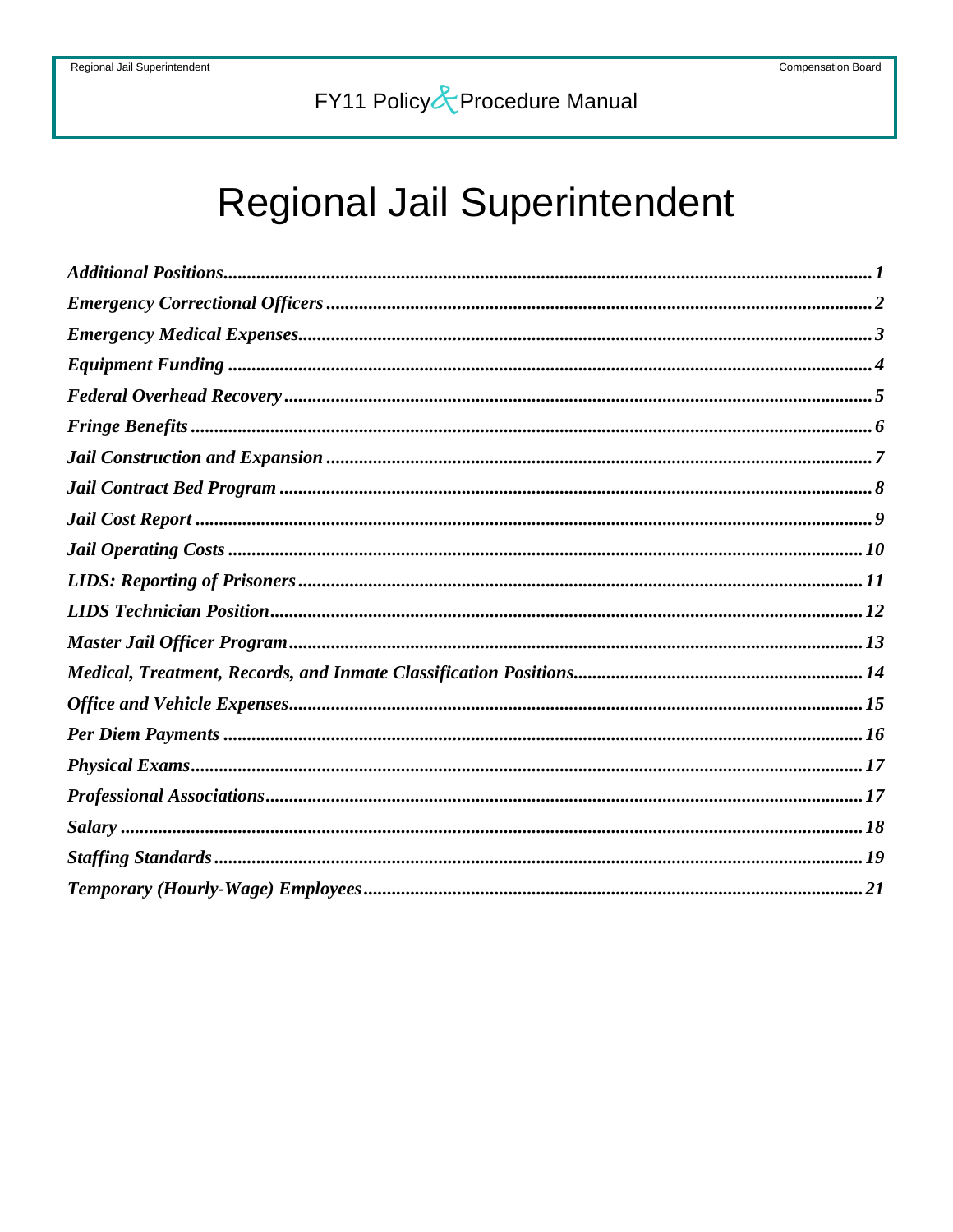### <span id="page-1-0"></span>Additional Positions

Compensation Board Policy

No additional positions for the staffing of regional jail facilities were funded by the 2010 General Assembly.

For more information regarding positions in regional jails, see sections entitled **Emergency Correctional Officers**, **Jail Construction and Expansion**, **LIDS Technician Position**, **Medical, Treatment, Records, and Inmate Classification Positions**, and **Staffing Standards.**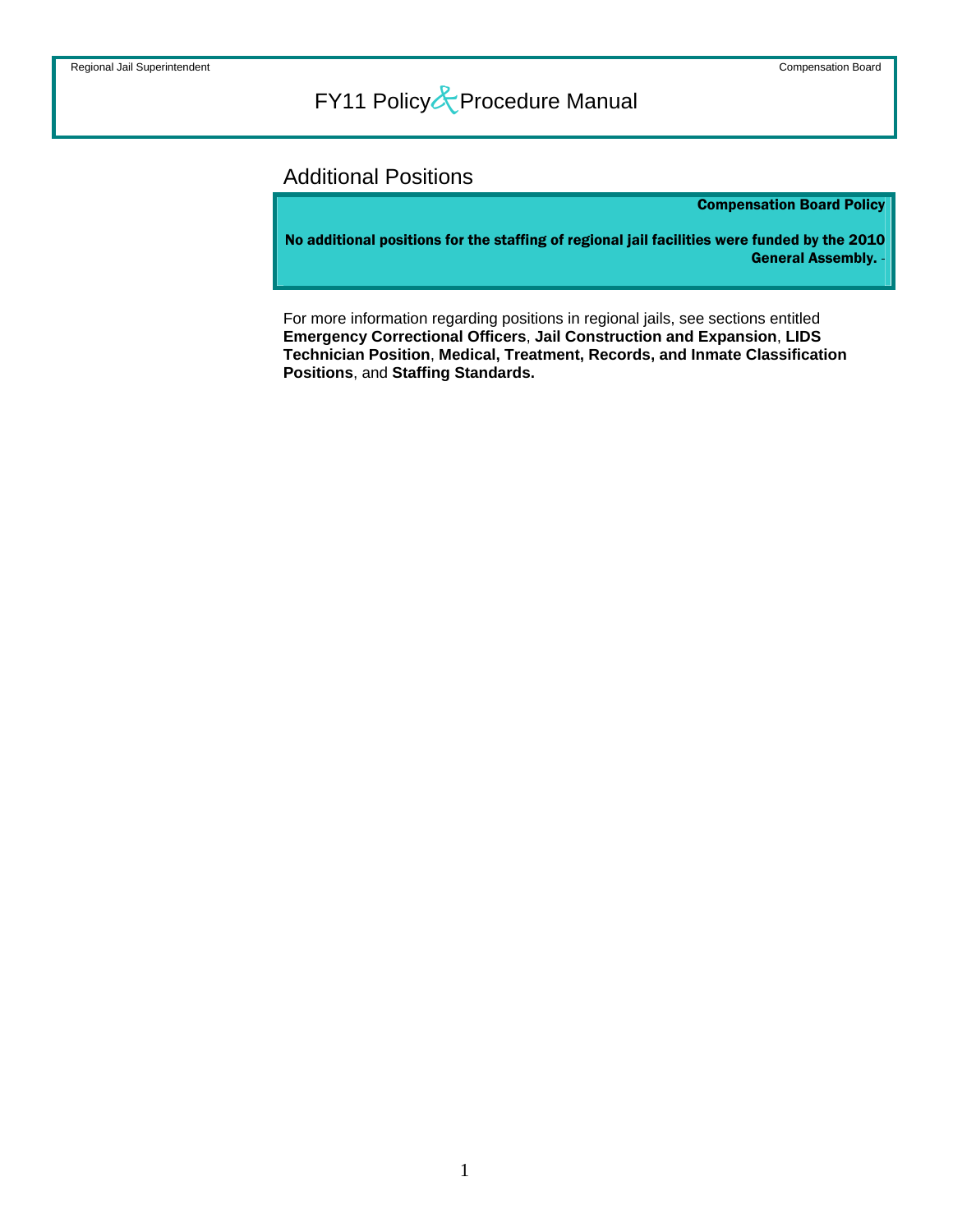#### <span id="page-2-0"></span>2010 Appropriation Act Item 67.20

E. Consistent with the provisions of paragraph B of Item 67.90, the Board shall allocate the additional jail deputies provided in this appropriation using a ratio of one jail deputy for every 3.0 beds of operational capacity. Operational capacity shall be determined by the Department of Corrections. No additional deputy sheriffs shall be provided from this appropriation to a local jail in which the present staffing exceeds this ratio unless the jail is overcrowded. Overcrowding for these purposes shall be defined as when the average annual daily population exceeds the operational capacity. In those jails experiencing overcrowding, the Board may allocate one additional jail deputy for every five average annual daily prisoners above operational capacity. Should overcrowding be reduced or eliminated in any jail, the Compensation Board shall reallocate positions previously assigned due to overcrowding in accordance with the Board's staffing standards for alternatives to incarceration programs or court services within the sheriff's office or among other jails in the Commonwealth.

### Emergency Correctional Officers

#### Compensation Board Policy

The Compensation Board allocates additional jail officers in situations of jail overcrowding (as approved by the General Assembly). When overcrowding is reduced the Compensation Board reallocates such officers to another local or regional jail facility.

In FY11 and FY12, the Compensation Board is authorized to allocate emergency positions in Sheriff's offices and regional jails up to the following levels, subject to available funding:

|                            | <b>FY11</b> | <b>FY12</b> |
|----------------------------|-------------|-------------|
| <b>Temporary Positions</b> | 549         | 549         |

All Emergency Correctional Officer (EC-7) positions included in the Regional Jail Superintendents' current budget were allocated to meet needs due to overcrowded conditions in regional jails. All EC-7 positions are allocated on a year-by-year basis. If overcrowding is reduced or eliminated in the jail, the EC-7 positions will be removed from the budget of the following fiscal year. If funding is not available to the Compensation Board for emergency positions in future fiscal years or if regional or local jails are not due additional positions based upon Compensation Board staffing standards, the EC-7 positions will be abolished.

For more information regarding positions in regional jails, see sections entitled **Additional Positions**, **LIDS Technician Position**, and **Medical, Treatment, Records, and Inmate Classification Positions**.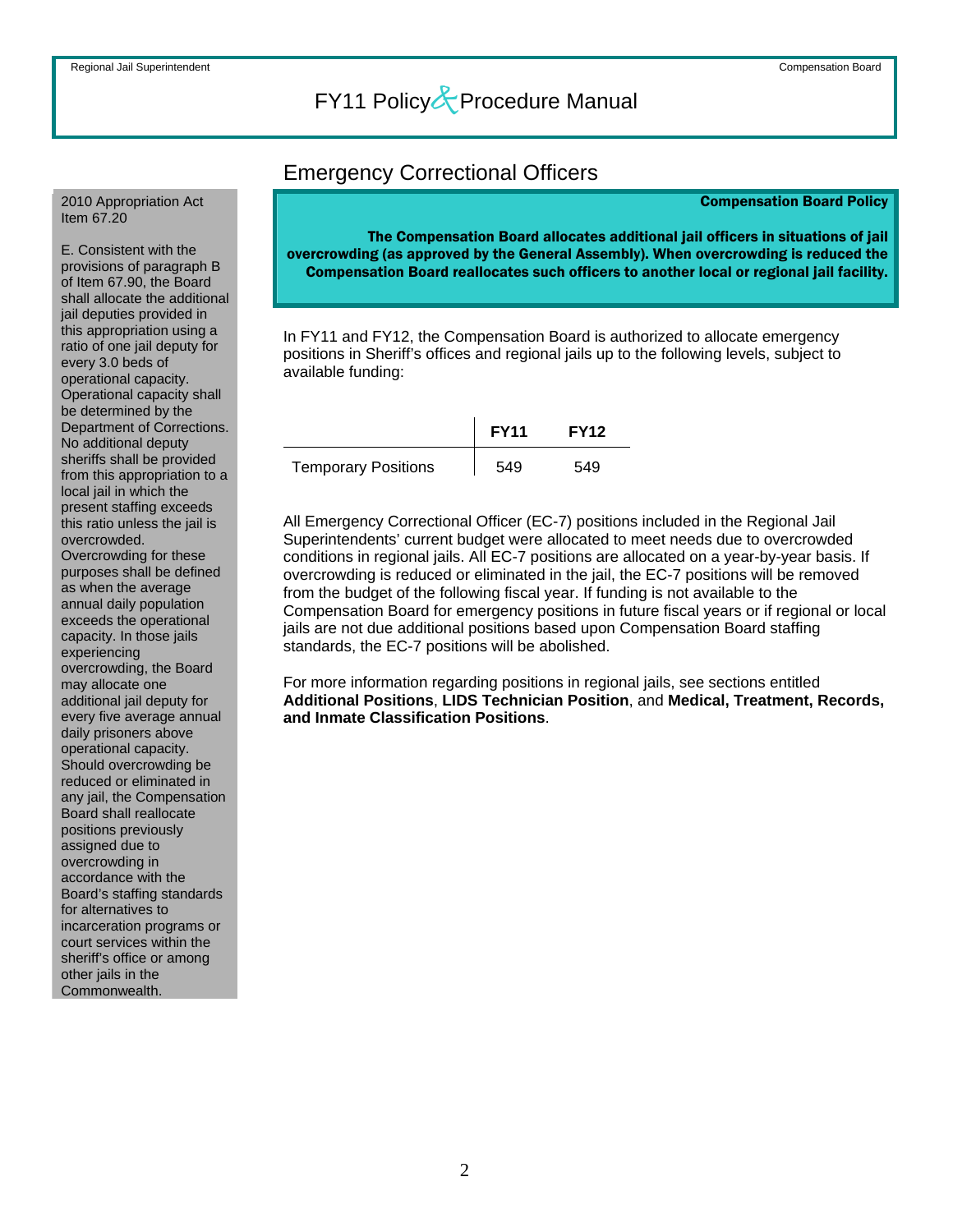### Emergency Medical Expenses

#### Compensation Board Policy

#### <span id="page-3-0"></span>2010 Appropriation Act Item 67.30

#### D. Out of this

appropriation, an amount not to exceed \$377,010 the first year and \$377,010 the second year from the general fund, is designated to be held in reserve for unbudgeted medical expenses incurred by local correctional facilities in the care of state responsible felons.

Code of Virginia § 53.1-133.01

Any sheriff or superintendent may establish a medical treatment program for prisoners in which prisoners participate and pay towards a portion of the costs thereof. The Board of Corrections shall develop a model plan and promulgate regulations for such program, and shall provide assistance, if requested, to the sheriff or superintendent in the implementation of a program.

#### The Compensation Board reimburses emergency medical expenses for state responsible inmates, not to exceed \$377,010 per year statewide.

The Compensation Board receives an appropriation from the general fund held in reserve for unbudgeted medical expenses incurred by local and regional correctional facilities in the care of state responsible inmates that are overdue for transfer to the Department of Corrections. A Regional Jail Superintendent may submit a request for reimbursement to the Compensation Board using a CB Form-20 no later than November 1 for expenses incurred in the months May through October and no later than May 1 for months November through April.

The CB Form-20 is located on the Compensation Board website under the Publications and Forms tab at [http://www.scb.virginia.gov](http://www.scb.virginia.gov/) and includes certification of both the payment by the locality or jail authority and the facility having implemented the Department of Corrections' Model Plan for Jail Prisoner Medical Treatment Programs.

For additional information regarding emergency medical expenses, call the Compensation Board at (804) 786-0786.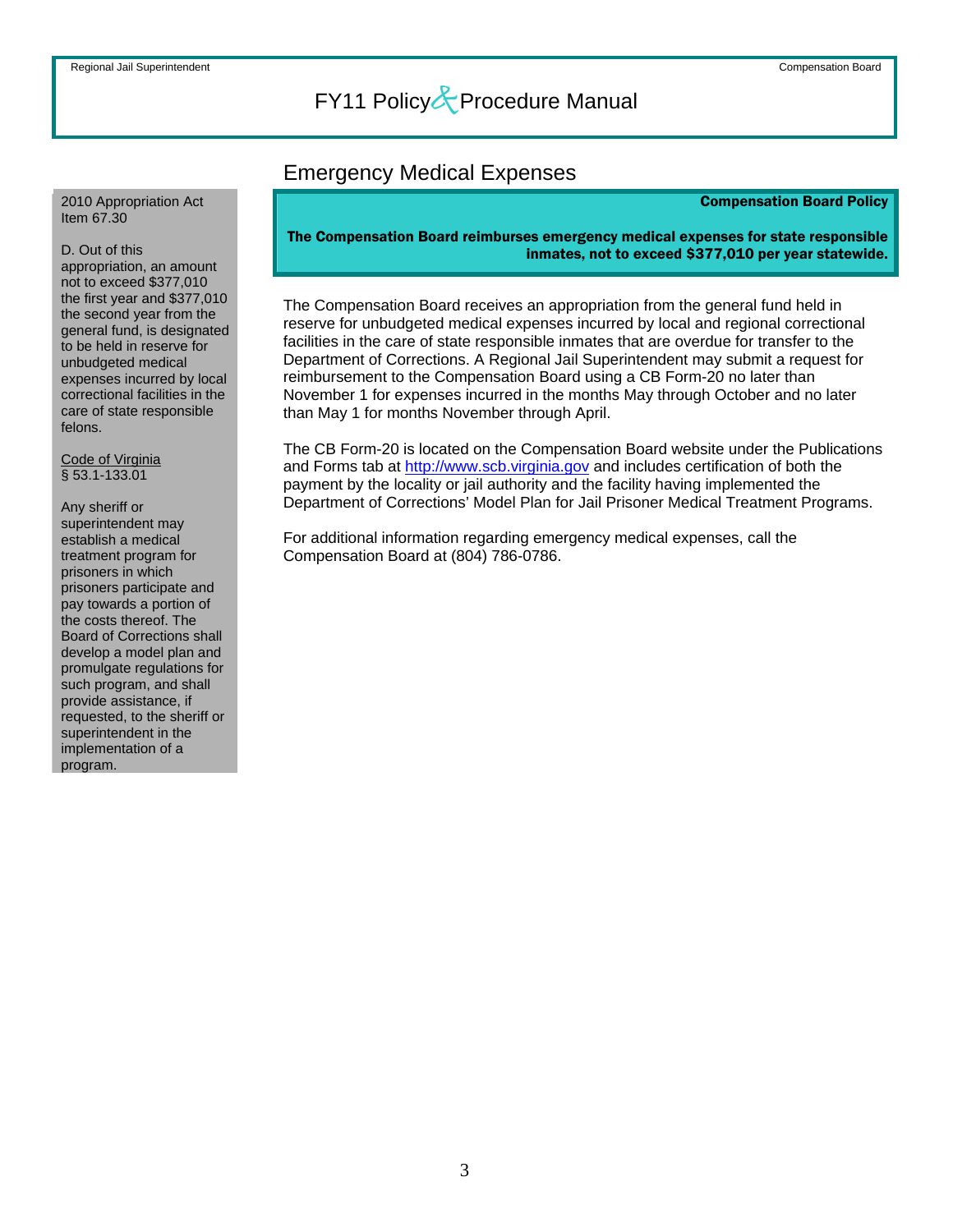### <span id="page-4-0"></span>Equipment Funding

#### Compensation Board Policy

The Compensation Board reimburses the local governing body 100% of the amount it approves in equipment funding, multiplied by the fiscal stress factor.

Fiscal stress factors are calculated for Regional Jail Superintendents and Drug Prosecutors based on the highest stress factor for the participating localities.

The Compensation Board has not approved funding in FY11 for LIVESCAN equipment, but will consider requests during monthly board meetings when the following materials are provided in advance:

- A letter is needed from the Regional Jail Superintendent stating he/she understands that: 1
	- Funds must be expended and requested for reimbursement no later than the May payroll and expense reimbursement request; and
	- The Compensation Board will not be responsible for any additional operating costs, maintenance cost, or personnel needed to operate the equipment.
- A letter is needed from the County Administrator or Jail Authority Chairman stating he/she concurs with the equipment request from the Regional Jail Superintendent and understands that: 2
	- Funds must be expended and requested for reimbursement no later than the May payroll and expense reimbursement request; and
	- The Compensation Board will not be responsible for any additional operating costs, maintenance cost, or personnel needed to operate the equipment.
- A letter is needed from Captain Thomas Turner, Virginia State Police, stating that: 3
	- All Virginia State Police requirements have been met.

For Virginia State Police requirements, phone Barry Armstrong at (804) 674-6729, or by email at [barry.armstrong@vsp.virginia.gov.](mailto:barry.armstrong@vsp.virginia.gov)

No funding is provided in FY11 for other equipment purchases. In years that equipment funding is approved, it is provided as a one-time funding approval and must be expended prior to request for reimbursement no later than the May reimbursement period.

Amounts approved will not be available for reimbursement in the June reimbursement period or in a subsequent fiscal year.

For more information regarding reimbursement of equipment for regional jails, see **Equipment Requests** in the Sheriff's section and **Equipment Funding** and **Fiscal Stress Factor** in the general section of this manual.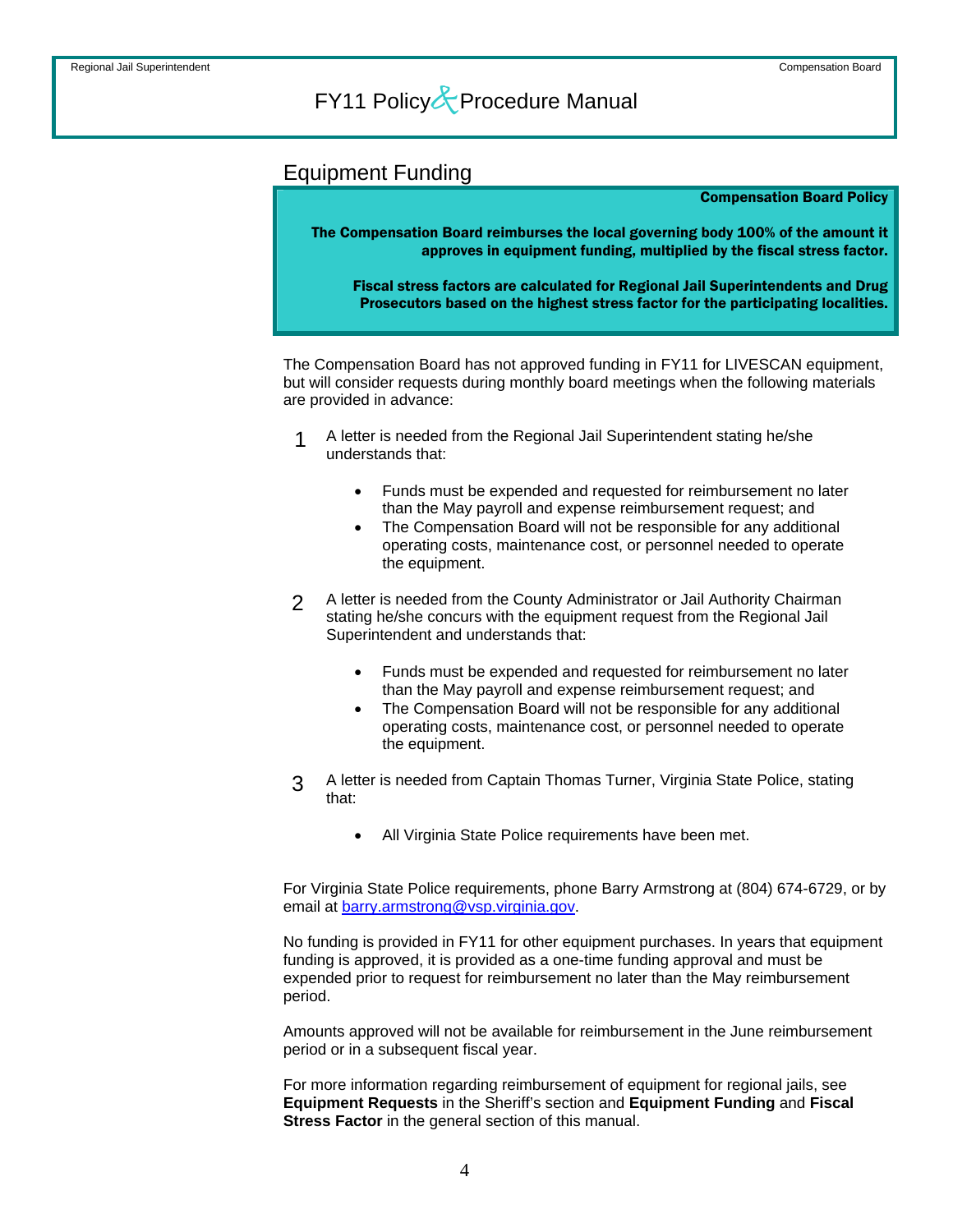#### <span id="page-5-0"></span>2010 Appropriation Act Item 67.30 (excerpt)

H.1. The Compensation Board shall recover the state-funded costs associated with housing federal inmates, District of Columbia inmates or contract inmates from other states. The Compensation Board shall determine, by individual jail, the amount to be recovered by the Commonwealth by multiplying the jail's current inmate days for this population by the proportion of the jail's per inmate day salary funds provided by the Commonwealth, as identified in the most recent Jail Cost Report prepared by the Compensation Board. Beginning July 1, 2009, the Compensation Board shall determine, by individual jail, the amount to be recovered by the Commonwealth by multiplying the jail's current inmate days for this population by the proportion of the jail's per inmate day operating costs provided by the Commonwealth, excluding payments otherwise provided for in this item, as identified in the most recent Jail Cost Report prepared by the Compensation Board. If a jail is not included in the most recent Jail Cost Report, the Compensation Board shall use the statewide average of per inmate day salary funds provided by the Commonwealth.2. The Compensation Board shall deduct the amount to be recovered by the Commonwealth from the facility's next quarterly per diem payment for state-responsible and local-responsible inmates.

### Federal Overhead Recovery

#### Compensation Board Policy

The Compensation Board recovers from the locality the state-funded costs associated with housing federal inmates, District of Columbia inmates, or contract inmates from other states.

In order to recover the costs associated with housing federal, District of Columbia, and out-of-state contract inmates, the Compensation Board uses a cost-recovery methodology based on the average daily population (ADP) of federal and out-ofstate prisoners. On a jail-by-jail basis, the Compensation Board multiplies the jail's current inmate days for this population by the proportion of the jail's per inmate day operating funds provided by the Commonwealth (as noted in the most recent Jail Cost Report, or, if the jail is not included in the most recent report, the statewide average of per inmate day funds provided by the Commonwealth).

Federal Overhead Recovery is calculated in LIDS and is automatically deducted from the subsequent quarterly per diem payment. The Jail Certification Summary screen will indicate the amount owed to the Compensation Board. When the recovery amount owed to the Compensation Board exceeds the per diem payments owed to the jail, the jail must submit payment to the Compensation Board for the difference.

In addition, the Compensation Board is required to withhold per diem payments for any facility that houses federal inmates in excess of the number of beds contracted for with the Department of Corrections, unless the DOC Director certifies to the chairman of the Compensation Board that the:

- Beds used for federal inmates are not needed for state or local inmates;
- Operational capacity of the jail was built under contract with the federal government;
- Jail received a federal grant for a portion of capital costs; or
- Jail has applied for participation in the DOC Contract Bed Program and has sufficient number of beds needed by DOC at that facility in any given fiscal year.

Federal Overhead Recovery does not apply to local or regional jails where the cumulative federal share of capital costs exceeds the Commonwealth's cumulative capital contribution.

For more information regarding per diem payments, see the section entitled **Per Diem Payments**.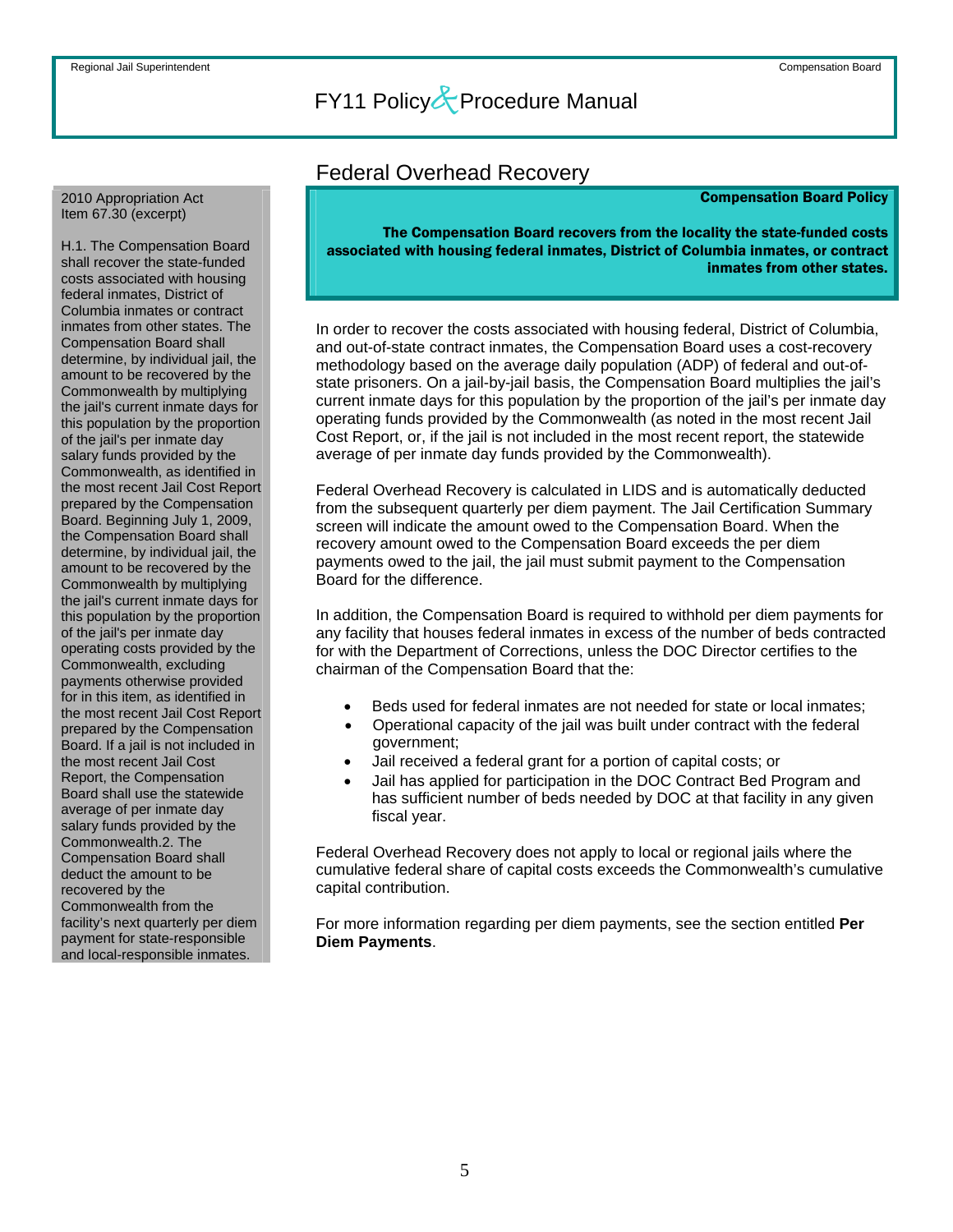### Fringe Benefits

#### Compensation Board Policy

The Compensation Board reimburses local governing bodies for fringe benefits for regional jails and their Compensation Board-funded staff at the same percentage it reimburses approved salary amounts.

The Compensation Board reimburses for fringe benefits based on approved salary amounts reimbursed. The rates for FY11 are:

- Virginia Retirement System (VRS) retirement contributions at the locality's employer share contribution rate, or 2.13%, whichever is less;
- FICA at 7.65% of the taxable portion of the salary for permanent positions and hourly wage employees; and
- VRS Group Life Insurance at 0.28%.

In the 2007 General Assembly, HB1166 was approved, requiring localities participating in the Virginia Retirement System and participating in a regional jail to provide enhanced retirement benefits, like those provided to State Police officers, for sworn officers in regional jails beginning July 1, 2008. Regional Jail Superintendents will receive the same benefits provided to Sheriffs. Increases in local or jail authority retirement premium rates resulting from this provision are funded by the Compensation Board up to the maximum contribution rate of 2.13%.

For more detailed information regarding benefits of Constitutional Officers, see the section entitled **Fringe Benefits** in the general section of this manual.

<span id="page-6-0"></span>2010 Appropriation Act, Item 67.90

R.1. Compensation Board payments of, or reimbursements for, the employer paid contribution to the Virginia Retirement System, or any system offering like benefits, shall not exceed the Commonwealth's proportionate share of the following, whichever is less: (a) the actual retirement rate for the local constitutional officer's office or regional correctional facility as set by the Board of the Virginia Retirement System or (b) the employer rate established for the general classified workforce of the Commonwealth covered under and payable to the Virginia Retirement System.

2. The rate specified in paragraph R.1. shall exclude the cost of any early retirement program implemented by the Commonwealth.

3. Any employer paid contribution costs for rates exceeding those specified in paragraph R.1. shall be borne by the employer.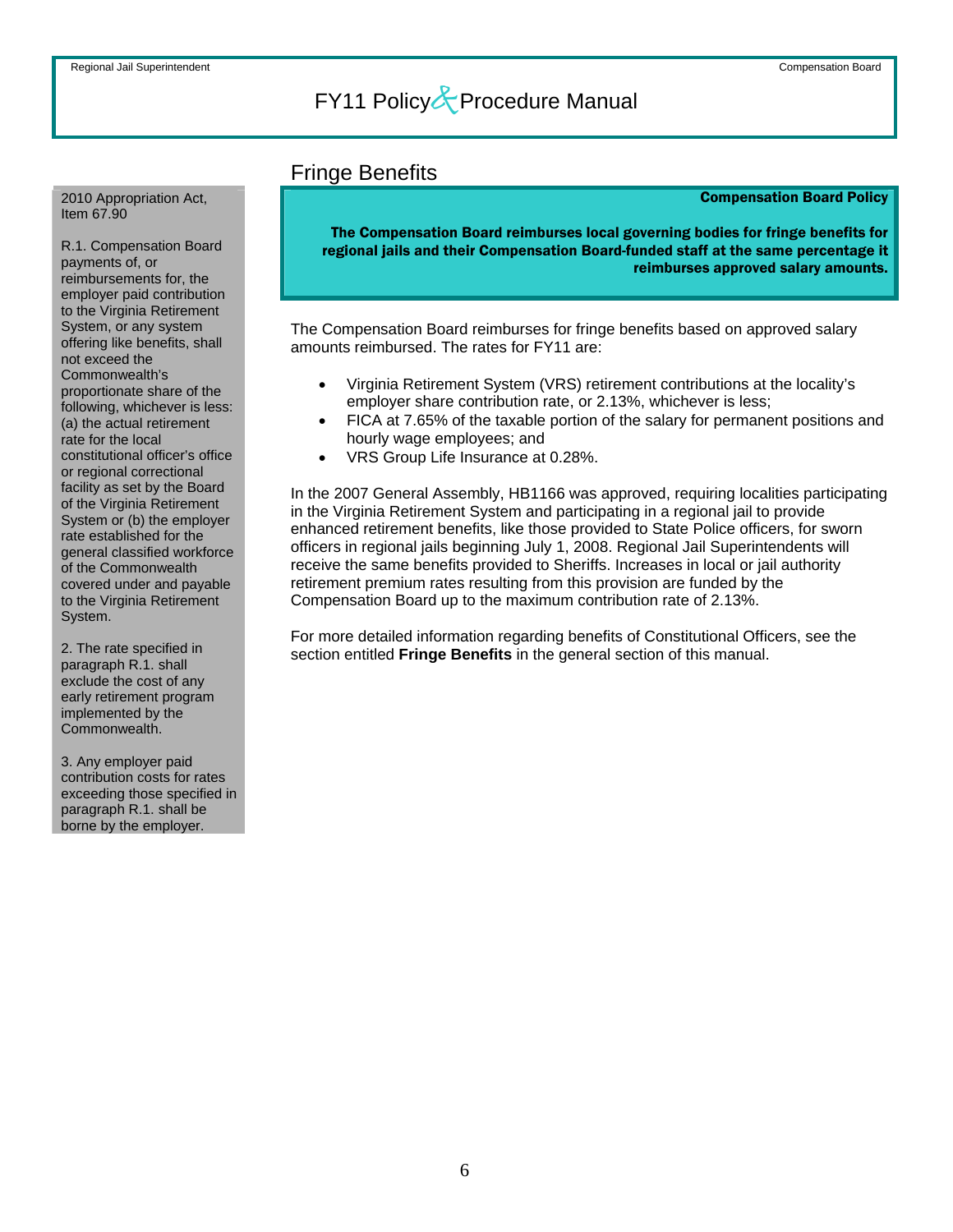#### <span id="page-7-0"></span>2010 Appropriation Act Item 67.90 (excerpt)

H. The Compensation Board shall not approve or commit additional funds for the operational cost, including salaries, for any local or regional jail construction, renovation, or expansion project which was not approved for reimbursement by the State Board of Corrections prior to January 1, 1996, unless: (1) the Secretary of Public Safety certifies that such additional funding results in an actual cost savings to the Commonwealth or (2) an exception has been granted as provided for in Item 377 of this act.

### Jail Construction and Expansion

#### Compensation Board Policy

The 2010 General Assembly approved funding and positions for the following new jail construction projects scheduled to be completed in FY11.

The 2010 Appropriation Act includes positions and funding for the opening of jail construction projects to be completed in FY11 as follows:

- 46 positions for the final phase of the Rappahannock Regional Jail expansion, effective July 1, 2010; and
- 15 positions for new construction of the Patrick County Jail, effective August 1, 2010.

Funding for positions is contingent upon certification of additional capacity by the Department of Corrections and the actual opening date of the capacity for intake of inmates.

The 2010 General Assembly approved revisions to the process by which jails may seek state construction funding for new or expanded jail capacity. Required steps for localities or regional jails to follow to receive state reimbursement for construction costs are spelled out in Item 377, 2010 Appropriation Act, and include:

- 1. The locality must file with the Department of Corrections (DOC) specific information including statutory requirements, construction specs, and cost estimates by January 1 for consideration in the following year's legislative session.
- 2. The DOC reviews and makes recommendations to the Board of Corrections (BOC).
- 3. The DOC and the Department of Criminal Justice Services (DCJS) review plans and inmate forecasts and make recommendations to the BOC.
- 4. The BOC reviews and acts on recommendations for requests that must meet defined conditions.
- 5. BOC approvals are sent by DOC to the Department of Planning and Budget (DPB) for funding consideration by September 1.
- 6. The DCJS provides information regards alternative and community-based corrections plans to the DPB by September 1.
- 7. The DPB submits recommendations to the Governor for consideration for inclusion in the budget bill to be submitted to the General Assembly.

For more information regarding the allocation of positions for new or expanded jail capacity, see the section entitled **Additional Positions**.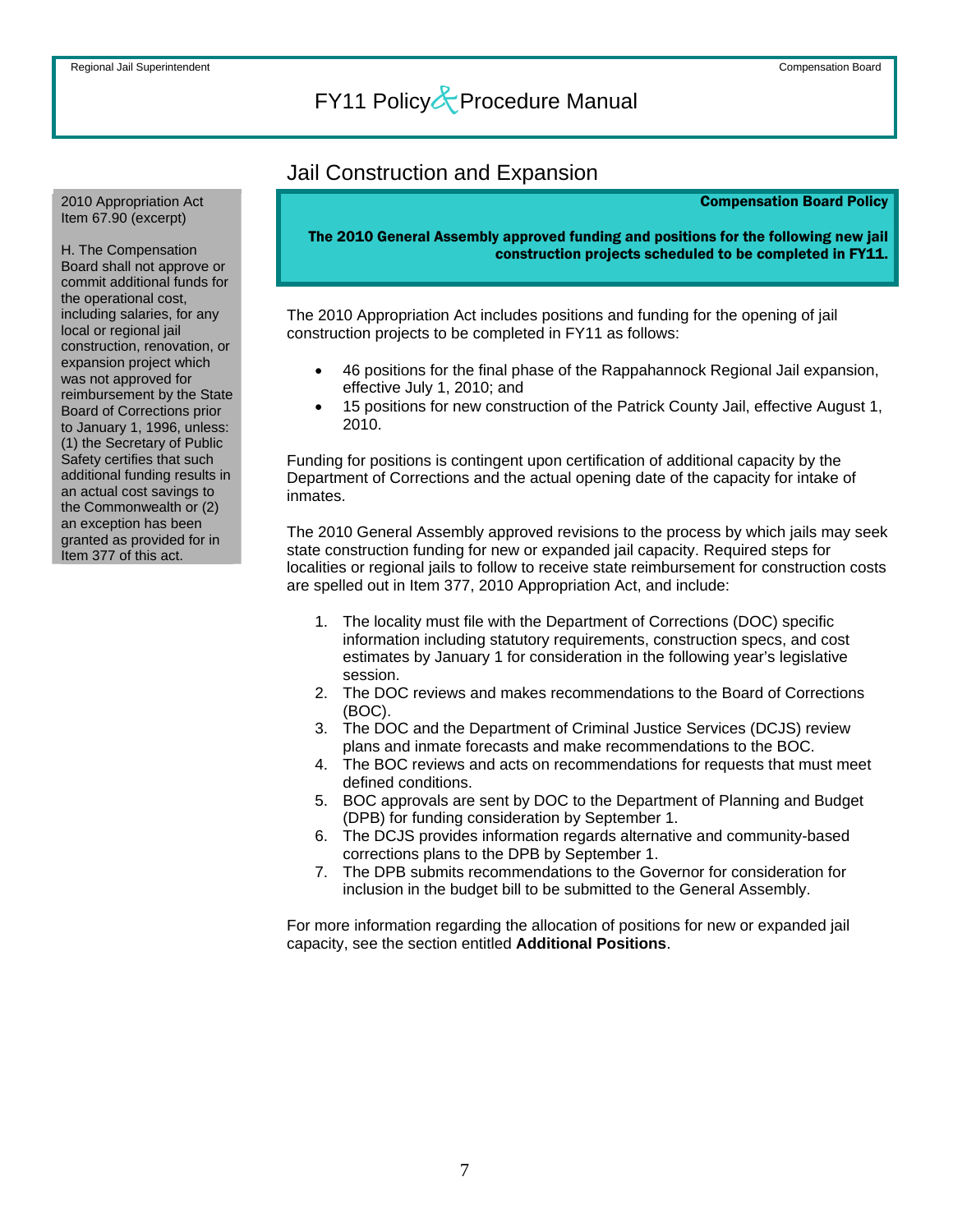### Jail Contract Bed Program

#### Compensation Board Policy

Beginning in FY11, the Compensation Board no longer reimburses local jails for state contract prisoners at \$14 per state felon day in addition to amounts reimbursed in the standard quarterly per diem payments.

Although funding is no longer appropriated to provide an additional per diem payment amount, local and regional jails may still enter into agreements with the Director of Department of Corrections (DOC) to house state-responsible offenders and to effect transfers of convicted state felons between and among local and regional jails or from DOC facilities.

<span id="page-8-0"></span>2010 Appropriation Act Item 67.30 (excerpt)

C. The individual or entity responsible for operating any facility which receives funds from this item may, if requested by the Department of Corrections, enter into an agreement with the department to accept the transfer of convicted felons, from other local facilities or from facilities operated by the Department of Corrections. In entering into any such agreements, or in effecting the transfer of offenders, the Department of Corrections shall consider the security requirements of transferred offenders and the capability of the local facility to maintain such offenders. For purposes of calculating the amount due each locality, all funds earned by the locality as a result of an agreement with the Department of Corrections shall be included as receipts from these appropriations.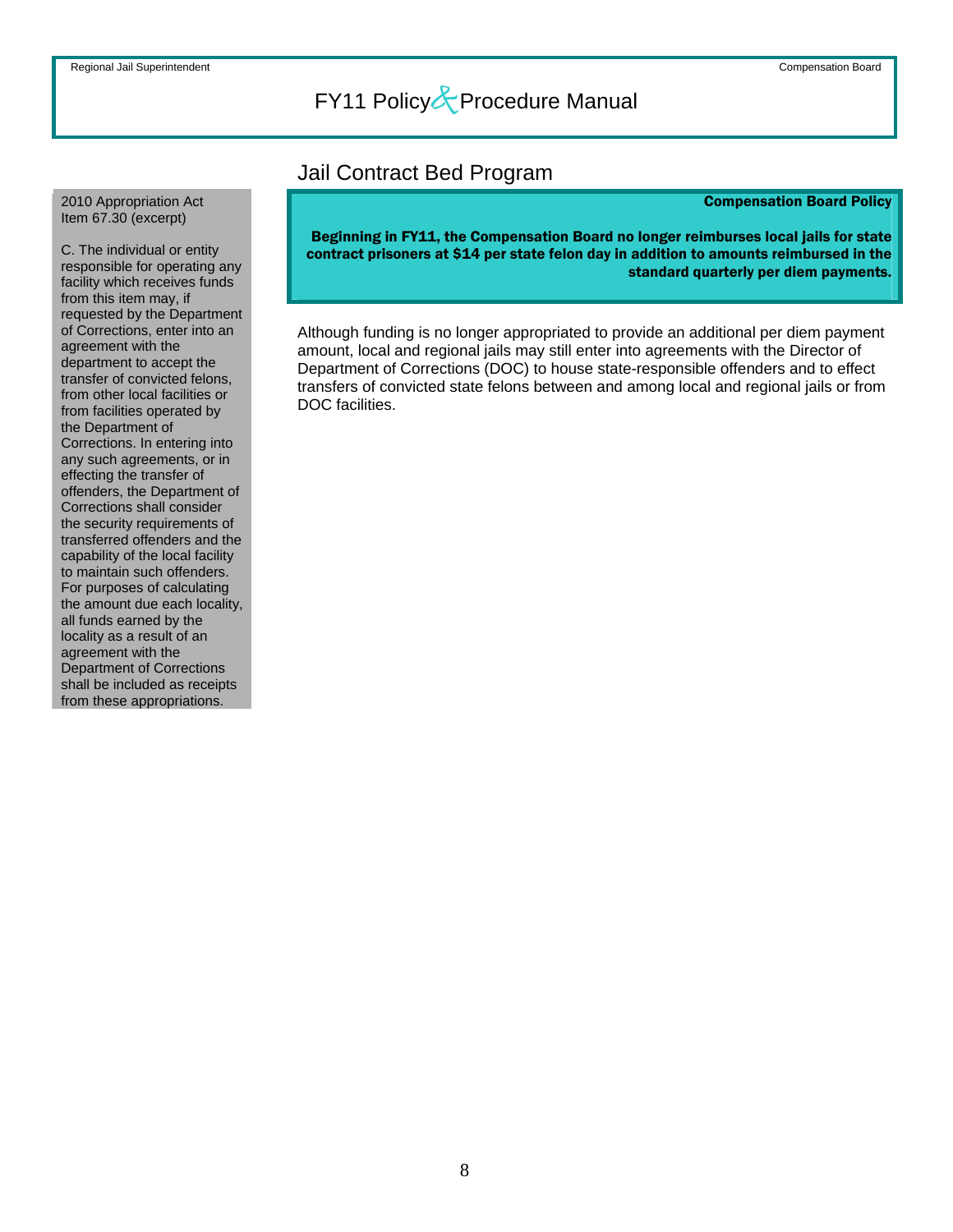### Jail Cost Report

#### Compensation Board Policy

#### The Compensation Board prepares an annual Jail Cost Report that details the expenditures and revenues of every local and regional jail and jail farm that receives funding from the Commonwealth.

As condition of receiving funds from the Compensation Board, Regional Jail Superintendents, Sheriffs, County Administrators or City Managers must provide to the Compensation Board, in a timely manner, information necessary so that the Compensation Board may prepare a complete and accurate accounting of jail revenues and expenditures. The Compensation Board requires the following information to complete the annual Jail Cost Report:

| Inmate-Housed Days                                                 | #  | Number of days in all categories of physical<br>confinement                                                                                                       |
|--------------------------------------------------------------------|----|-------------------------------------------------------------------------------------------------------------------------------------------------------------------|
| Federal / Out-of-State<br><b>Average Daily</b><br>Population (ADP) | #  | Sum of Federal Inmate Days + Contract (out-of-<br>state) Inmate Days + Private Transport Inmate<br>Days                                                           |
| <b>LIDS Average Daily</b><br>Population (ADP)                      | #  | Number of Inmate-Housed Days divided by the<br>number of days in the test period                                                                                  |
| <b>Operational Capacity</b>                                        | #  | Number determined by the Department of<br>Corrections (DOC)                                                                                                       |
| <b>Operating Capacity</b>                                          | %  | Percentage determined by dividing the LIDS ADP<br>by the DOC Operational Capacity                                                                                 |
| <b>Operating Capacity</b><br>(state-responsible)                   | %  | Percentage determined by dividing the LIDS ADP<br>(minus Federal / Out-of-State ADP) by the DOC<br><b>Operational Capacity</b>                                    |
| LIDS Inmate-<br>Responsible Days                                   | #  | Number of days in all categories of confinement<br>supervised by jail personnel (i.e., including home<br>electronic monitoring)                                   |
| Expenses per Inmate<br>Day                                         | \$ | Dollar amount of all allowable expenditures<br>divided by Inmate-Responsible days                                                                                 |
| Expenditures (personal<br>services)                                | \$ | Dollar amount total of salaries, wages, and<br>benefits of personnel                                                                                              |
| Revenue<br>(Commonwealth-<br>funded)                               | \$ | Dollar amount total of grants, salaries, inmate per<br>diems, Federal Overhead Recovery, vehicle<br>expense reimbursements and other revenue from<br>Commonwealth |
| <b>Total Expenditures</b>                                          | \$ | Dollar amount total of Operating Expenses plus<br>capital accounts (long term and debt service)                                                                   |
| <b>Total Revenue</b>                                               | \$ | Dollar amount total of Commonwealth-funded,<br>federal per diems, local and non-jurisdictional<br>funds, out-of-state, work release, etc.                         |

Electronic copies of the annual Jail Cost Report are located on the Compensation Board web site at [http://www.scb.virginia.gov](http://www.scb.virginia.gov/) under the Publications and Forms tab.

<span id="page-9-0"></span>2010 Appropriation Act Item 67.90 (excerpt)

L. 1. The Compensation Board shall provide the Chairman of the Senate Finance and House Appropriations Committees and the Secretaries of Finance and Administration with an annual report, on December 1 of each year, of jail revenues and expenditures for all local and regional jails and jail farms which receive funds from the Compensation Board. Information provided to the Compensation Board is to include an audited statement of revenues and expenses for inmate canteen accounts, telephone commission funds, inmate medical co-payment funds, and any other fees collected from inmates and investment / interest monies for inclusion in the report. Local and regional jails and jail farms and local governments receiving funds from the Compensation Board shall, as a condition of receiving such funds, provide such information as may be required by the Compensation Board, necessary to prepare the annual jail cost report. If any sheriff, superintendent, county administrator or city manager fails to send such information within five working days after the information should be forwarded, the Chairman of the Compensation Board shall notify the sheriff, superintendent, county administrator or city manager of such failure.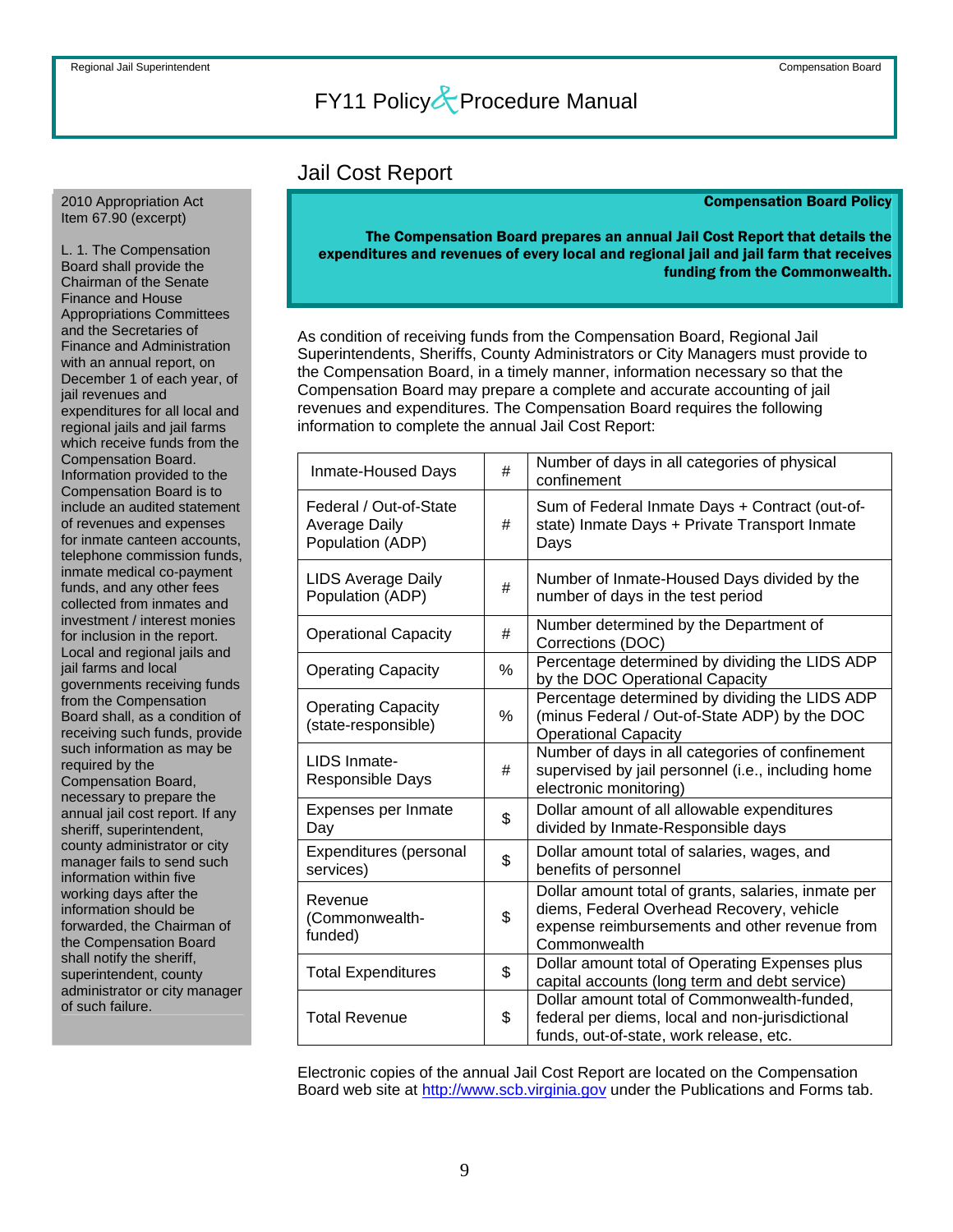### Jail Operating Costs

#### Compensation Board Policy

The Compensation Board provides financial assistance to regional jails to offset the expense of housing prisoners.

The specific purpose of the per diem payments provided by the Compensation Board is to offset the expenses of housing prisoners.

For more information regarding financial assistance to regional jails, see the section entitled **Per Diem Payments**.

<span id="page-10-0"></span>Code of Virginia § 53.1-84 (excerpt)

The Compensation Board shall apportion moneys for the purpose of financial assistance for the confinement of persons in local facilities. The county or city receiving such funds on behalf of a regional facility shall pay therefrom the operating costs of its local adult correctional facilities and programs.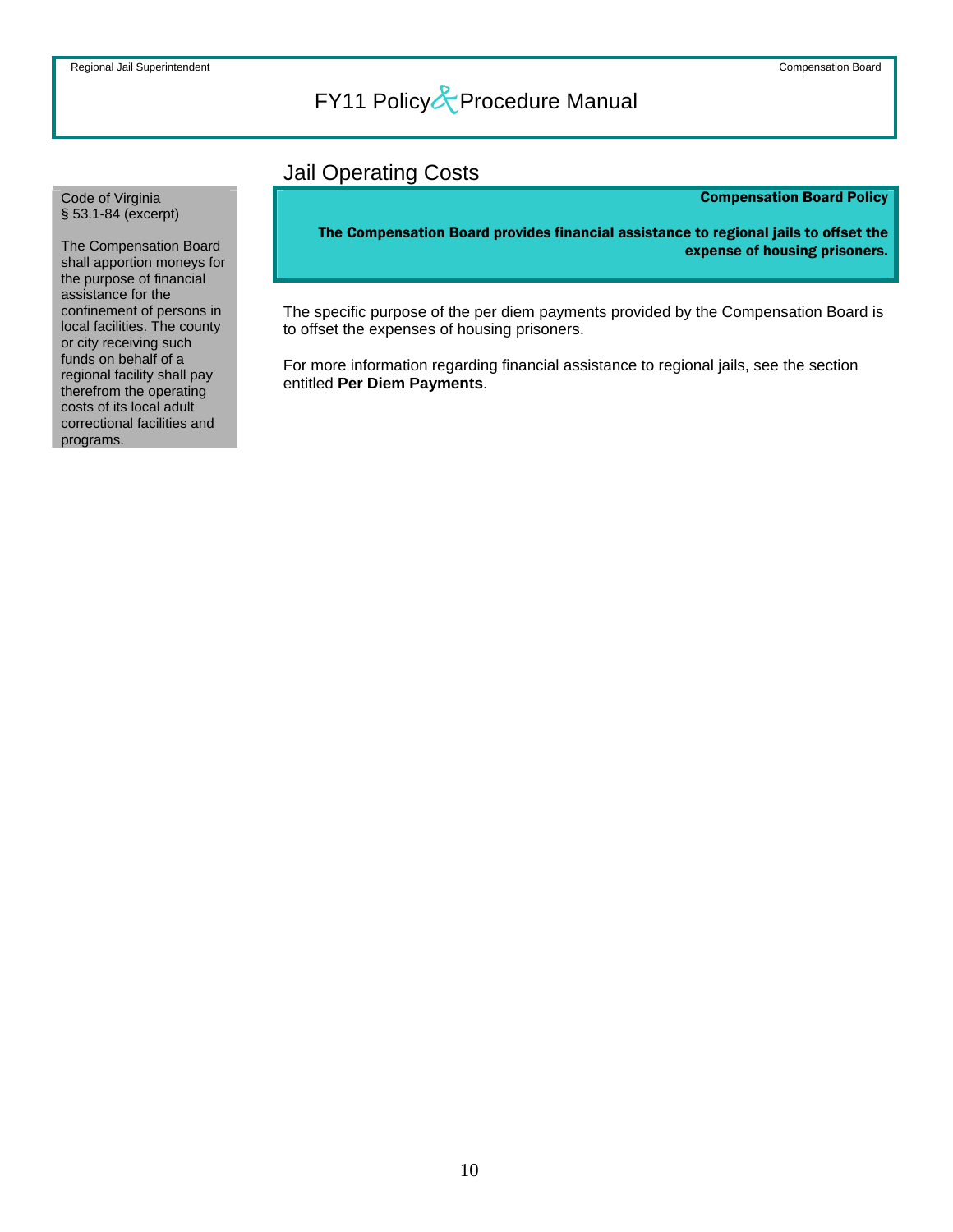### LIDS: Reporting of Prisoners

#### Compensation Board Policy

The Compensation Board manages LIDS as a basic jail management package so that Regional Jail Superintendents can report inmate populations to receive quarterly inmate per diem payments.

A Regional Jail Superintendent must report daily to the Compensation Board details of each prisoner confined in jail.

The Code of Virginia, § 53.1-121, mandates that Regional Jail Superintendents make a daily prisoner report to the Compensation Board. A Regional Jail Superintendent reports prisoner data either online through the Local Inmate Data System (LIDS) or batch uploads from their jail management system to LIDS. The Regional Jail Superintendent has a grace period of ten days following the deadline to submit the prisoner data, but if in that period the Compensation Board receives no report the Regional Jail Superintendent will be contacted and the jail is placed on the Exceptions List of the Average Daily Population Report for correctional facilities found late in reporting information to LIDS. The Average Daily Population Report is located on the Compensation Board web site under the LIDS tab at [http://www.scb.virginia.gov](http://www.scb.virginia.gov/). The Average Daily Population Report is updated monthly with current inmate population data. The report includes:

- Operational capacity;
- Juveniles and female and male adults;
- Prisoners held for another locality;
- Un-sentenced prisoners;
- Prisoners sentenced and awaiting trial for violation of local ordinance, misdemeanor, or felony;
- Local ordinance, misdemeanor, and felony sentences;
- Local and state responsible felons with less than one-year sentences, less than two-year sentences and greater than two-year sentences;
- State responsible prisoners: held by agreement, jail contract bed, and work release;
- Federal prisoners, contract inmates, and private transport inmates;
- State and local responsible prisoners: total population, female, and male; and
- Total number of prisoners.

Providing false information to the Compensation Board regarding prisoner data is considered a Class 1 misdemeanor.

For more information regarding LIDS, see the Compensation Board web site under the LIDS tab at [http://www.scb.virginia.gov.](http://www.scb.virginia.gov/)

#### <span id="page-11-0"></span>Code of Virginia § 53.1-115.1

The superintendent of every regional jail and every regional jail-farm shall report each day to the Compensation Board, giving the record of each prisoner received during the preceding day in an electronic format approved by the Compensation Board, stating whether the offense for each prisoner is for violation of state law or of a city or town ordinance. The computergenerated report shall be authenticated by both the superintendent and chairman of the regional jail-farm board. Either person who authenticates such report and willfully falsifies the information contained in such report is guilty of a Class 1 misdemeanor. If any superintendent fails to send such report, the Compensation Board shall notify the superintendent of such failure. If the superintendent fails to make the report within ten days, then the Compensation Board shall cause the report to be prepared from the books of the superintendent and shall certify the cost thereof to the Comptroller. The Comptroller shall issue his warrant on the Treasurer for that amount, deducting the same from any funds that may be due the superintendent by the Commonwealth.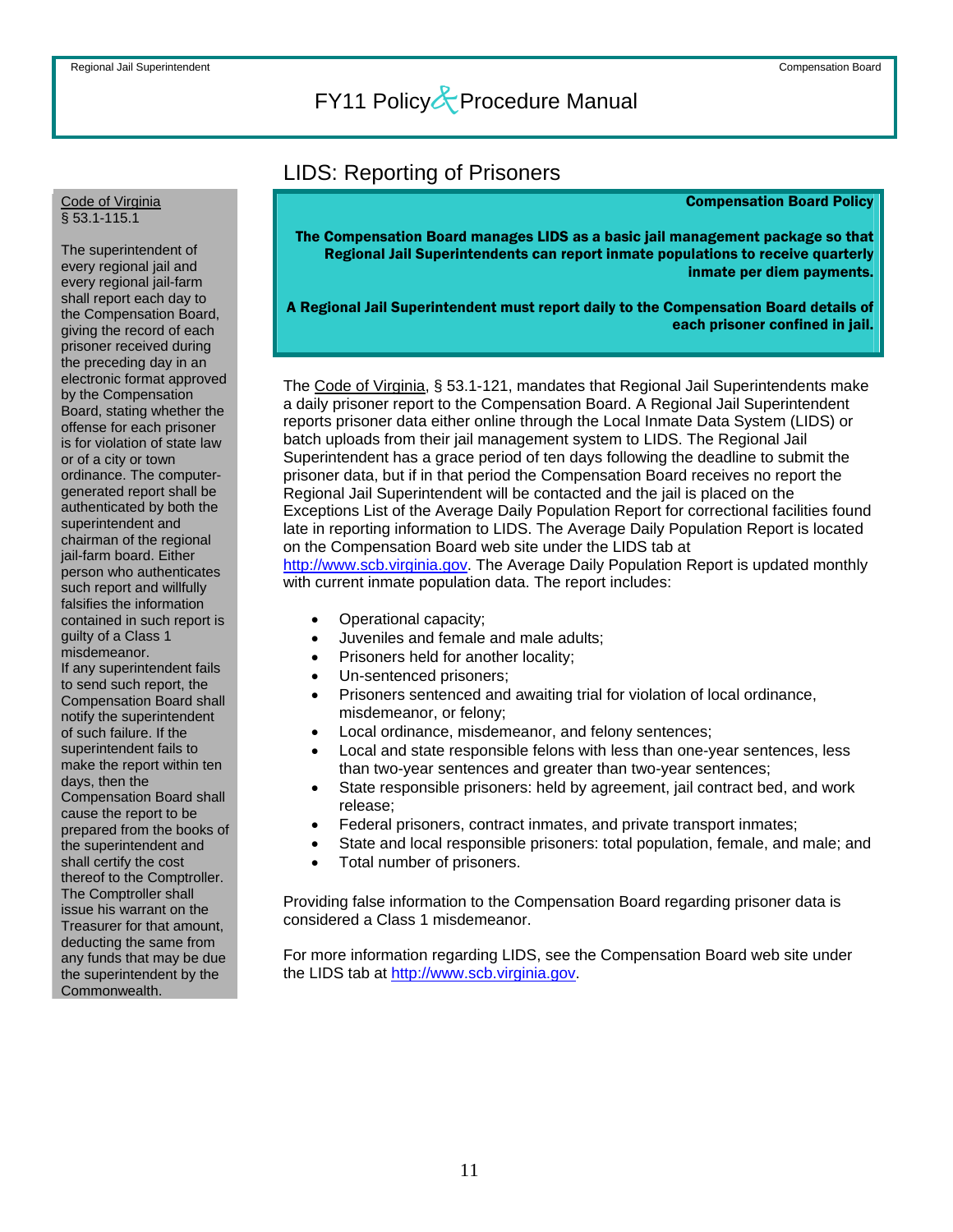### <span id="page-12-0"></span>LIDS Technician Position

Compensation Board Policy

The Compensation Board has approved 1 LIDS Technician position in each regional jail.

The Local Inmate Data System (LIDS) remains a useful resource for statewide decision-making regarding inmate populations in regional jails. The LIDS technician position may be established as a sworn CT-9. This officer will:

- Ensure complete and timely data submissions into LIDS;
- Certify the accuracy and integrity of LIDS data submissions;
- Ensure accurate per diem payments from the Compensation Board to regional jail authorities; and
- Remain knowledgeable of legislative and policy changes that affect LIDS.

The Regional Jail Superintendent sets the selection process for the LIDS Technician position. The Regional Jail Superintendent also determines the minimum length of service required by applicants. The minimum criteria of a LIDS position are:

- 1. Job description and performance evaluation plan of the officer must specifically reference LIDS duties, acceptable performance measures, and training of other LIDS users in the facility.
- 2. Attendance of Compensation Board LIDS training in the 12 months prior to appointment or 45 days after appointment.
- 3. Attendance of Compensation Board LIDS training not less than every 24 months after initial training.
- 4. Employee Performance Evaluation Plan currently in effect that meets the minimum criteria established by the Compensation Board for such plans.

The Regional Jail Superintendent may reduce the salary of the LIDS technician if he/she does not attend training at least every 24 months, fails to submit timely and accurate reports or if the jail receives a less than satisfactory LIDS audit.

Regional Jail Superintendents who do not wish to establish the LIDS Technician as a sworn jail officer may request the position be established as a non-sworn LIDS Technician position (LT2). This position must meet the same criteria specified above, and is funded in the same pay band as a sworn LIDS Technician.

Submit a CB Form 20-LT, Request for the Establishment of LIDS Technician Position, to the Compensation Board. The CB Form 20-LT can be found on the Compensation Board website under the Publications and Forms tab at [http://www.scb.virginia.gov.](http://www.scb.virginia.gov/)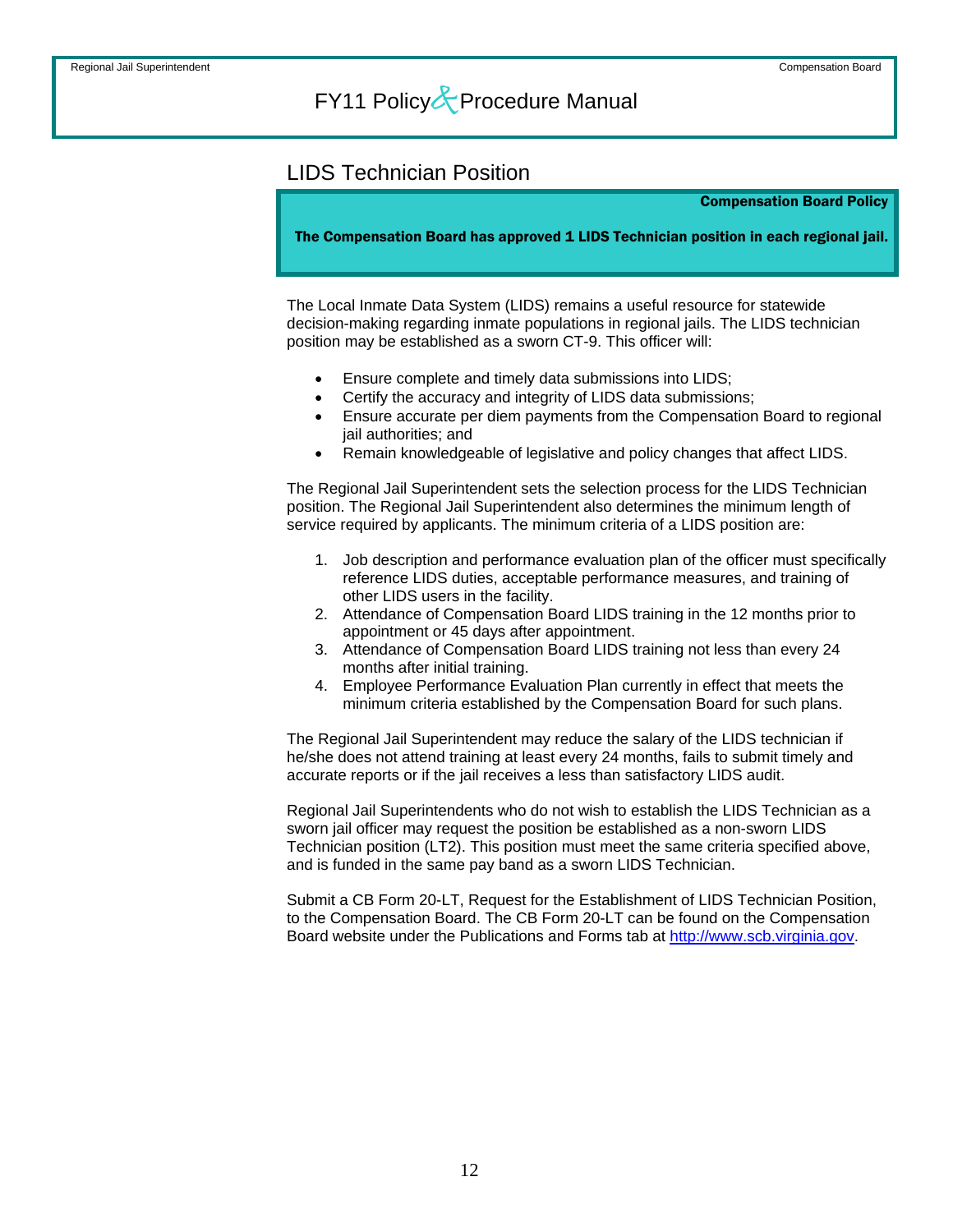### Master Jail Officer Program

#### Compensation Board Policy

The Compensation Board allows up to 20% of Grades 7 and 8 jail officers to be reclassified to Grade 9 for regional Jails that certified participation in the Master Jail Officer Program on or before January 1, 1997, or for which funding has been made available by subsequent General Assembly sessions.

Ongoing funding fin FY11 for pay associated with Master Jail Officer status is only available for those officers in place in the program before January 1, 2010.

Master Jail Officer positions may not exceed a ratio of 1:5 Grades 7 and 8 jail officer positions.

Career Development Plans for Master Jail Officer positions must meet minimum criteria established by the Compensation Board. The criteria are located on the Compensation Board website under the Publications and Forms tab at [http://www.scb.virginia.gov](http://www.scb.virginia.gov/).

The certification form for the Master Jail Officer Program, CB Form 10-MD, which allows for selection to or removal from the program, is located on the Compensation Board web site under the Publications and Forms tab at [http://www.scb.virginia.gov](http://www.scb.virginia.gov/).

Any Regional Jail Superintendent who did not certify on or before January 1, 1997 may certify prior to the beginning of a new fiscal year on July 1 the expectation that the program will begin in his/her office the following July 1. However, funding for participation in the program and salary increases for Master Jail Officer classifications in Regional Jails for offices certifying participation after January 1, 1997 is contingent upon approval by the General Assembly. No additional funding is included in FY11 for regional jail facilities that certified their Master Jail Officer programs to the Compensation Board prior to July 1, 2010.

A spreadsheet that shows the number of authorized and filled Master Jail Officers at the beginning of FY11 for funded offices is located on the Compensation Board website under the Policies and Procedures tab at [http://www.scb.virginia.gov](http://www.scb.virginia.gov/).

In each Regional Jail Superintendent's office, the Appropriation Act allows for a 1:5 ratio between Grade 9 Master Jail Officers and Grades 7 and 8 Officers. As Grades 7 and 8 positions in your office decrease through in-band and out-of-band adjustments, the number of Master Jail Officer positions may decrease accordingly. The Compensation Board will adjust your office positions through attrition, based on an annual review of Grades 7 and 8 positions, conducted in May of each year, to be effective the following July 1. Any office in excess of the 1:5 ratio will not be allowed to fill Master Jail Officer positions as they become vacant until the office has restored the correct ratio.

**Note: No additional officers may be selected for participation in the program in FY11.**

<span id="page-13-0"></span>2010 Appropriation Act Item 67.20 and 67.90 (excerpts)

G.1. Subject to appropriations by the General Assembly for this purpose, the Compensation Board shall provide for a Master Deputy pay grade to those sheriffs' offices which had certified, on or before January 1, 1997, having a career development plan for deputy sheriffs that meets the minimum criteria set forth by the Compensation Board for such plans. The Compensation Board shall allow for additional grade 9 positions, at a level not to exceed one grade 9 Master Deputy per every five Compensation Board grade 7 and 8 deputy positions in each sheriff's office. 2. Each sheriff who desires to participate in the Master Deputy Program who had not certified a career development plan on or before January 1, 1997, may elect to participate by certifying to the Compensation Board that the career development plan in effect in his office meets the minimum criteria for such plans as set by the Compensation Board. Such election shall be made by July 1 for an effective date of participation the following July 1. 3. Subject to appropriations by the General Assembly for this purpose, funding shall be provided by the Compensation Board for participation in the Master Deputy Program to sheriffs' offices electing participation after January 1, 1997, according to the date of receipt by the Compensation Board of the election by the sheriff. 4. Beginning on July 1, 2010, state support for the Master Deputy Program is suspended for any individual who was not participating in the program on January 1, 2010.

S. Notwithstanding Items 67.20, 67.40, 67.50, 67.60, 67.70 and 67.80, any Career Development Program supported by the Compensation Board with state funds shall remain in effect for those individuals who were participating in the program prior to January 1, 2010, and still meet all necessary program qualifications.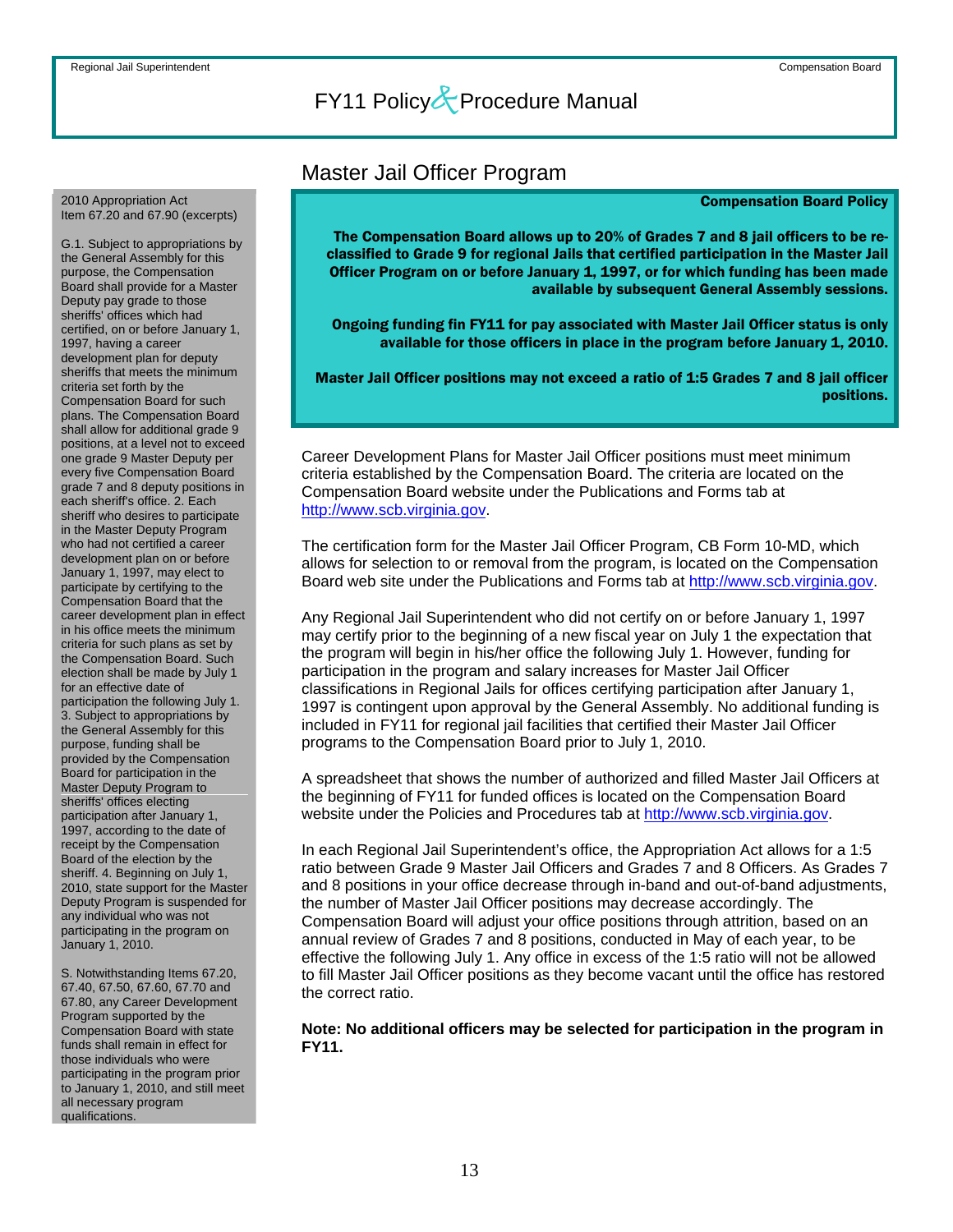### Medical, Treatment, Records, and Inmate Classification **Positions**

#### Compensation Board Policy

The Compensation Board reimburses at two-thirds the approved salaries for medical, treatment, records, and inmate classification positions for regional jails.

In COIN, these positions in a regional jail are coded as RPCLS (regional jail partiallyfunded classification), RPMED (regional jail partially-funded medical), RPREC (regional jail partially-funded records), or RPTRT (regional jail partially-funded treatment). The salary displayed in COIN is the Compensation Board's two-thirds contribution. The local governing body / jail authority is required to provide a one-third salary match. Total compensation for these positions cannot be less than the Compensation Board approved salary minimum. The Compensation Board also funds the two-thirds proportional share of fringe benefits for these positions.

#### <span id="page-14-0"></span>2010 Appropriation Act Item 67.20

F. Two-thirds of the salaries set by the Compensation Board of medical, treatment and inmate classification positions approved by the Compensation Board for local correctional facilities shall be paid out of this appropriation.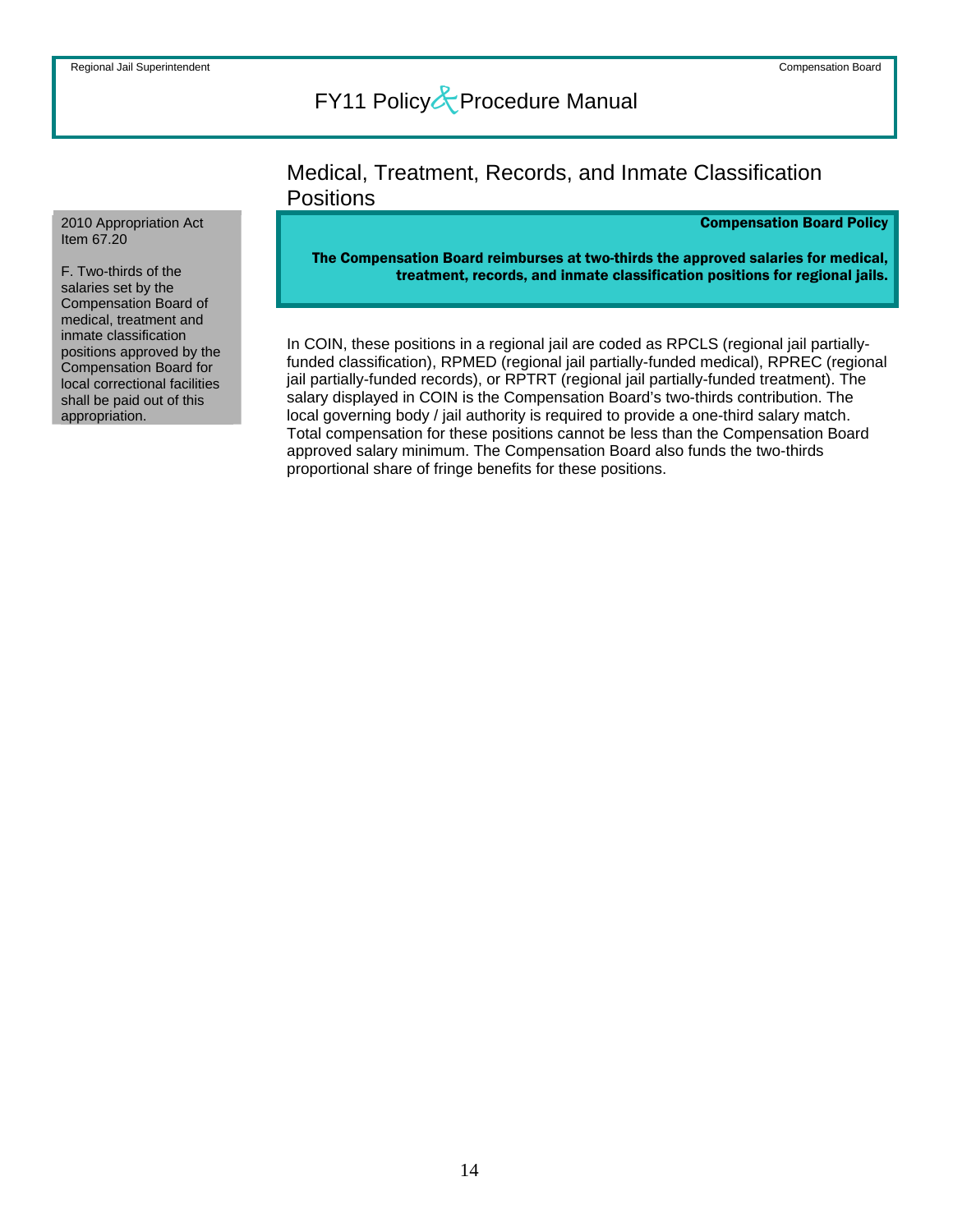### Office and Vehicle Expenses

#### Compensation Board Policy

The Compensation Board reimburses 100% of the budgeted amount for office expenses for regional jails.

Base budgets for office expenses are based upon the same level as approved in the previous fiscal year (as adjusted through any base budget transfer requests during the fiscal year) and changes made in implementation of FY11 budget reductions.

The Compensation Board reimburses for:

- Office supplies;
- Postage:
- Telephone service;
- Maintenance and repairs to office furniture and equipment;
- Internet access costs (line charges, ISP monthly fee or locality service charge); and
- Gasoline, tires, and batteries for vehicles.

The Compensation Board does not reimburse for:

- Name tags, desk signs, business cards;
- Telephone equipment and installation and cameras;
- Chair mats:
- Custom software:
- Calculator maintenance contracts;
- Subscription fees to periodicals, newspapers, or the Code of Virginia;
- Notary Public seal, fees, or application;
- Taxes;
- Audit services; and
- Weapons and ammunition.

If you have any questions regarding whether an expense is reimbursable, call the Compensation Board prior to the expenditure.

For more information regarding office expenses, see sections entitled **Equipment Funding**, **Physical Exams**, and **Professional Associations**. See also **Office Expenses** in the general section of this manual.

#### <span id="page-15-0"></span>Code of Virginia § 15.2-1615.1 (excerpt)

Whenever a sheriff purchases office furniture, office equipment, stationery, office supplies, telephone or telegraph service, postage, or repairs to office furniture and equipment in conformity and within the limits of allowances duly made and contained in the then current budget of any such sheriff, the invoices shall be paid by the county or city directly to the vendors, and the Commonwealth shall monthly reimburse the cost of such items on submission to the Compensation Board of duplicate invoices. This procedure shall also apply to the payment of the premiums on the official bonds of sheriffs, their deputies and employees, to the premiums on burglary and other insurance, and for any physical examinations.

2010 Appropriation Act Item 67.90

C. Reimbursement by the Compensation Board for the use of vehicles purchased or leased with public funds used in the discharge of official duties shall be at a rate equal to that approved by the Joint Legislative Audit and Review Commission for Central Garage Car Pool Services. No vehicle purchased or leased with public funds on or after July 1, 2002, shall display lettering on the exterior of the vehicle that includes the name of the incumbent sheriff.

**The**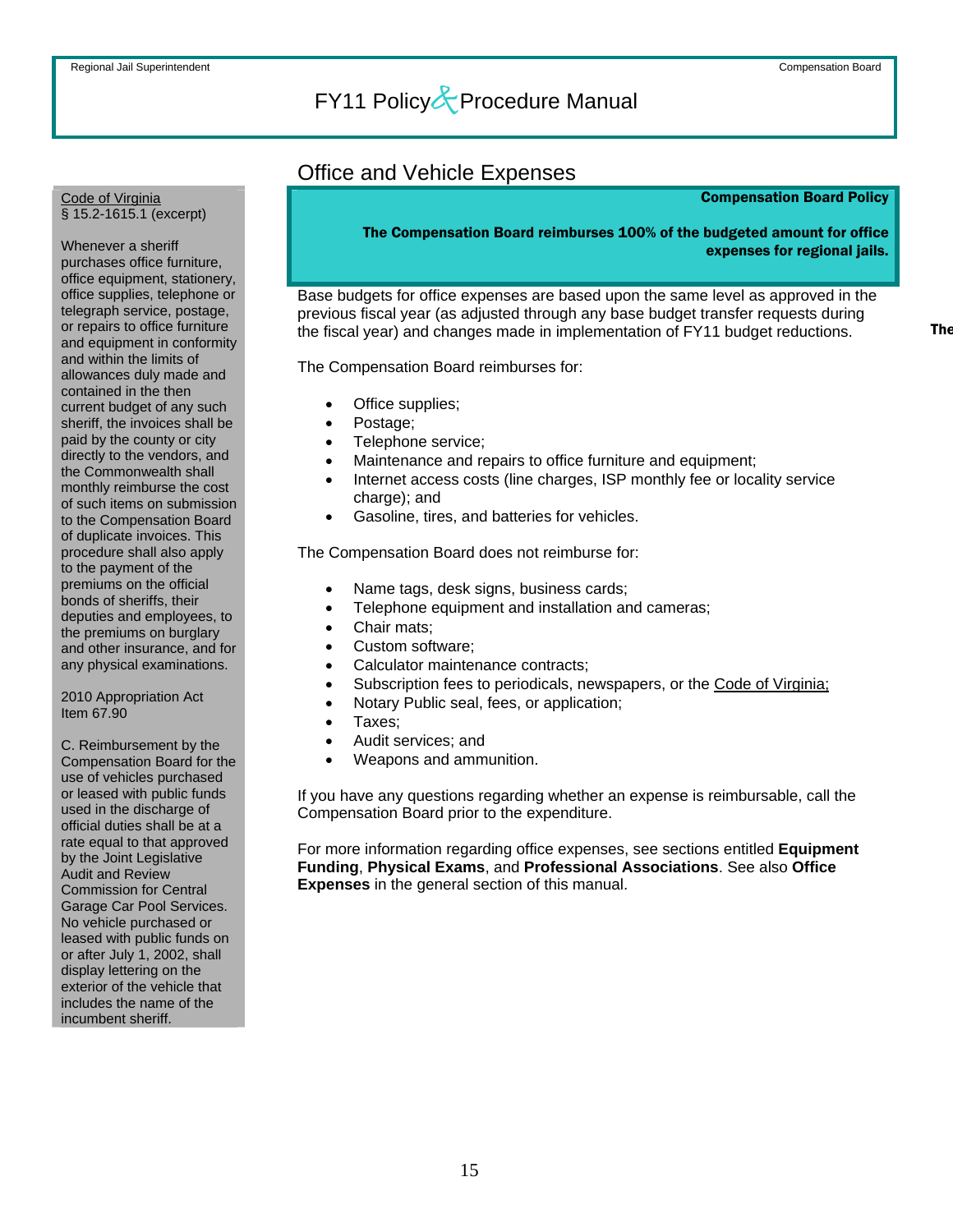### Per Diem Payments

#### Compensation Board Policy

Jail inmate per diem rates have changed beginning with payments made in FY11 for those arrested on a state warrant and housed in a local jail. In FY11, the total available appropriation to the Compensation Board for local jail per diems is \$47,261,372.

Compensation Board per diem payments for local responsible inmates are:

- \$4 per day; or
- \$18 per day at jail farms (not operated under control of the Sheriff).

Compensation Board-paid per diem payments for state responsible inmates are:

- \$12 per day for awaiting trial on additional felony charges;
- \$4 per day for inmates held at the request of the locality;
- \$12 per day (for up to 60 days) with all pending charges adjudicated;
- \$12 per day (61 or more days) with all pending charges adjudicated;
- \$12 per day for inmates held by Contract agreement with the DOC; and
- \$12 per day for state responsible inmates in jail farms after 60 days.

The payment cycle for per diem payments is quarterly as follows:

1<sup>st</sup> payment based on months of March, April, and May is made in July 2<sup>nd</sup> payment based on months of June, July, and August is made in October  $2^{nd}$  payment based on months of June, July, and August is made in October  $3^{rd}$  payment based on months of September, October, and November is made in January

4<sup>th</sup> payment based on months of December, January, and February is made in April

Localities may receive per diem payments for certain inmates in alternative punishment or alternative to incarceration programs. Such payment is intended to be made for inmates that would otherwise be housed in a local correctional facility. These per diems are not intended for persons who would otherwise be sentenced to community service or probation. The Compensation Board will not reimburse per diem for programs not approved by the Department of Corrections or the Department of Criminal Justice Services.

Language added to the 2006 Appropriation Act requires the use of actual inmate population figures for the first quarter of each fiscal year when projecting growth in per diem funding needs.

For more information regarding per diem payments, see the section entitled **Federal Overhead Recovery**.

<span id="page-16-0"></span>2010 Appropriation Act Item 67.30 (excerpts)

A. In the event the

appropriation in this Item proves to be insufficient to fund all of is provisions, any amount remaining as of June 1, 2011, and June 1, 2012, may be reallocated among localities on a pro rata basis according to such deficiency.

B. 2. Local responsible inmate - (a) any person arrested on a state warrant and incarcerated in a local correctional facility, as defined by  $\S$  53.1-1, prior to trial; (b) any person convicted of a misdemeanor offense and sentenced to a term in a local correctional facility; or (c) any person convicted of a felony offense and given an effective sentence of (i) 12 months or less or (ii) less than one year.

3. State responsible inmate any person convicted of one or more felony offenses and (a) the sum of consecutive effective sentences for felonies, committed on or after January 1, 1995, is (i) more than 12 months or (ii) one year or more, or (b) the sum of consecutive effective sentences for felonies, committed before January 1, 1995, is more than 2 years.

E. The following amounts shall be paid out of this appropriation to compensate localities for the cost of maintaining prisoners in local correctional facilities, as defined in  $\S$  53.1-1, or if the prisoner is not housed in a local correctional facility, in an alternative to incarceration program operated by, or under the authority of, the sheriff or jail board: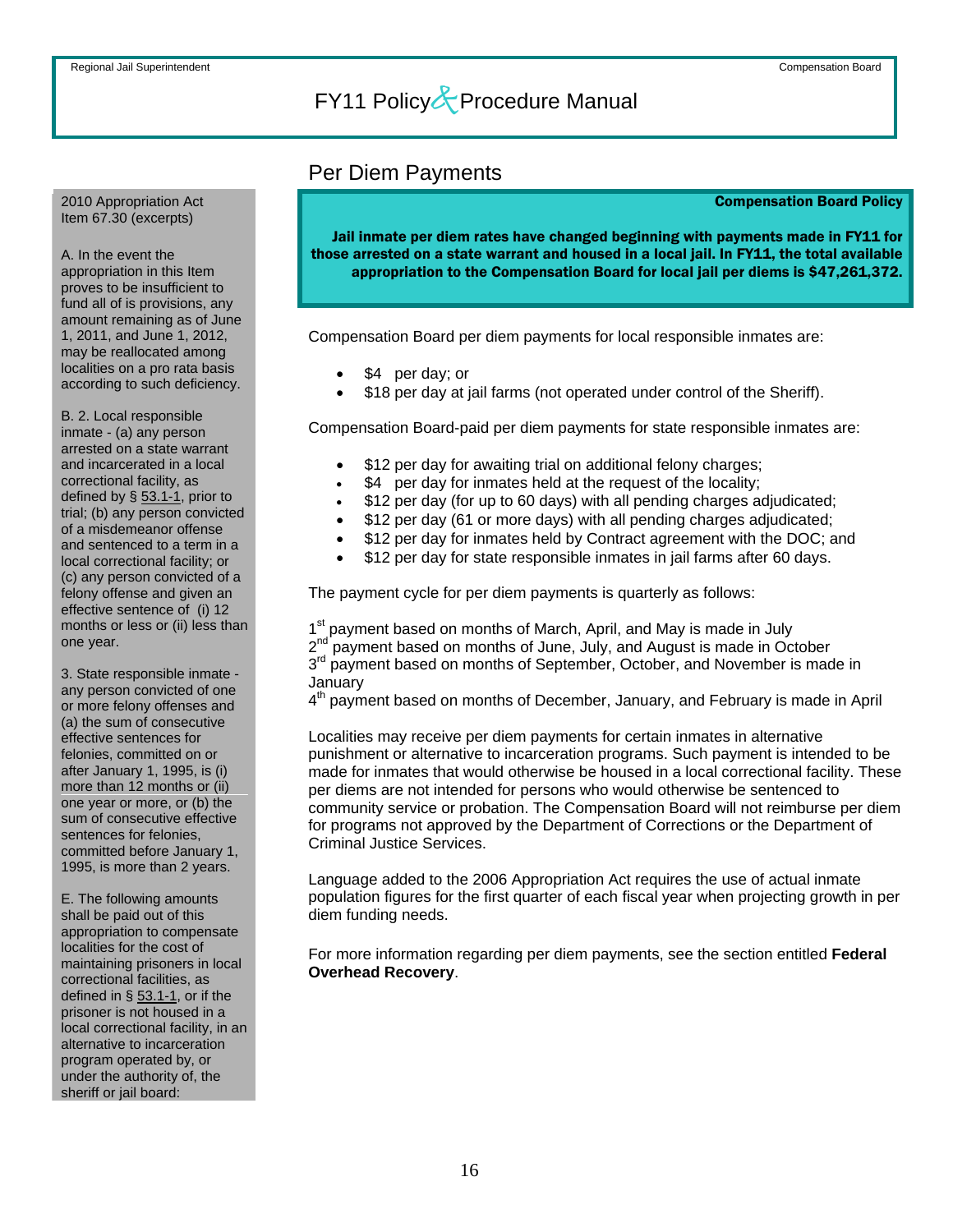### Physical Exams

#### Compensation Board Policy

The Compensation Board reimburses as an additional allowance the cost of physical exams for newly-hired Regional Jail Superintendent's officers, as required by the Code of Virginia.

The maximum reimbursement is \$100 per physical exam for newly-hired jail officers in full-time Compensation Board-funded positions.

For more information, see the section entitled **Additional Allowances** in the general section of this manual.

### Professional Associations

Compensation Board Policy

Reimbursement for attendance at non-Compensation Board-sponsored training events, professional association meetings, or membership dues will not be provided as additional allowances, but are reimbursed through available office expense funds.

The Compensation Board reimburses for Virginia Association for Regional Jails (VARJ).

Only one Compensation Board-funded permanent employee per office may receive a maximum reimbursement of \$100 for VARJ. This reimbursement is contingent upon the office having the available funds, and includes any mileage expenses.

For more information regarding reimbursable office expenses, see sections entitled **Office and Vehicle Expenses** and **Physical Exams**. See also the sections entitled **Office Expenses** and **Professional Associations** in the general section of this manual.

#### <span id="page-17-0"></span>Code of Virginia § 15.2-1615.1 (excerpt)

This procedure shall also apply to the payment of the premiums on the official bonds of sheriffs, their deputies and employees, to the premiums on burglary and other insurance, and for any physical examinations.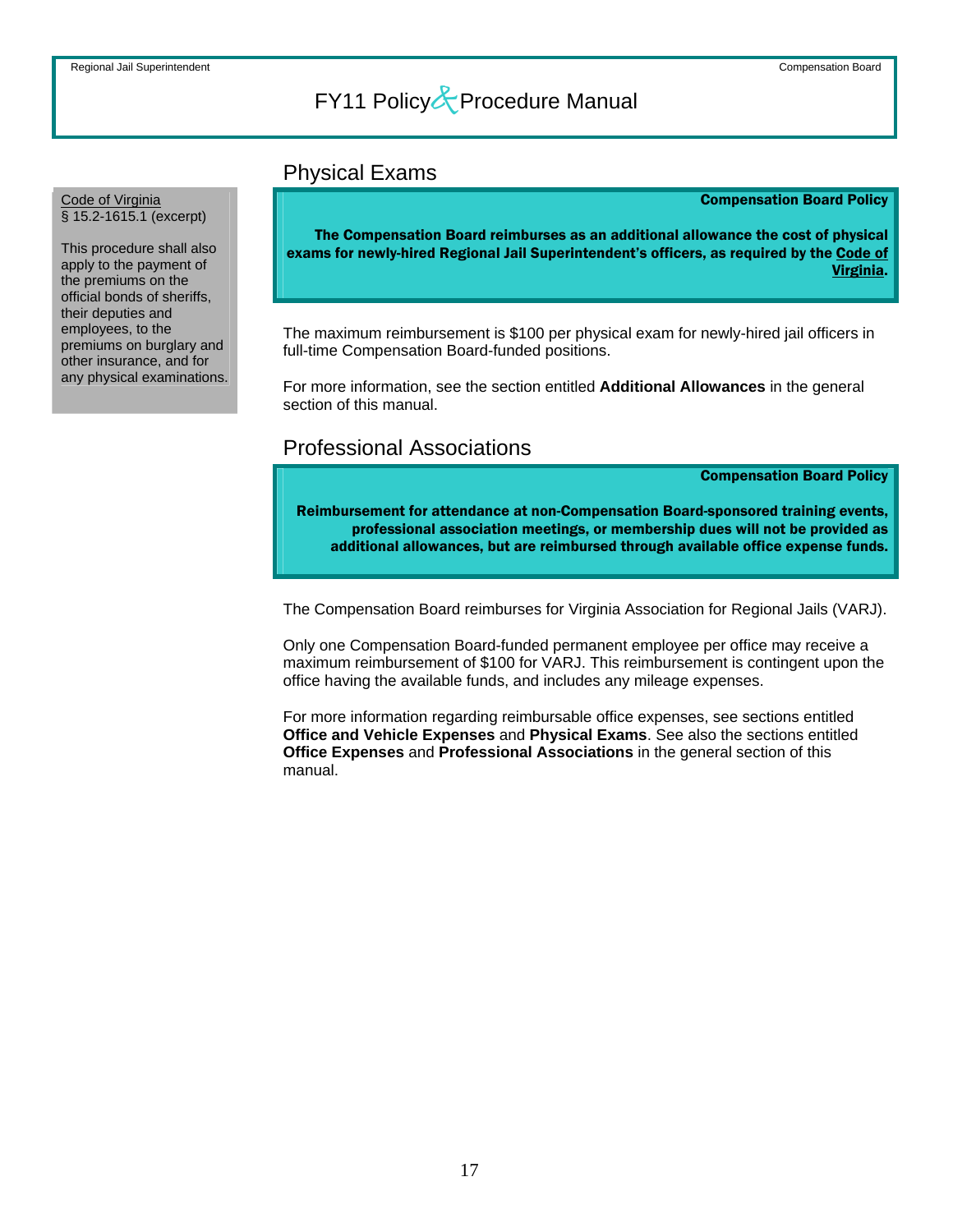#### <span id="page-18-0"></span>Salary

#### Compensation Board Policy

The Compensation Board reimburses 100% of the approved salary amounts budgeted for Regional Jail Superintendents and their Compensation Board-funded staff.

The annual salaries of Regional Jail Superintendents and their staff are set by the Compensation Board. The Compensation Board sets a budget for the salary of the Regional Jail Superintendent at the mid-point of the highest ranking officer pay band (supervisory/management role). Whether the class is established as a SUP12, 13, or 14 will depend on the combined locality populations of the participating jurisdictions. Establishment of the actual salary within the band would be set based upon current Compensation Board salary policies and availability of funds at the time the position is "filled" upon opening of the facility. The Compensation Board does not approve the establishment of a Superintendent position in advance of the projected opening date of the regional jail. This is not a matter of Compensation Board policy, but of General Assembly action. The General Assembly approves a set amount of funding and positions, including the Regional Jail Superintendent, with funding to begin on the projected opening date of the facility. The only time that "early" funding of a position may be provided is if the actual opening date of the facility is later than the funded date, and provisions may be made for funding up to 45 days prior to the actual opening date.

Salary scales for Compensation Board-funded employees in Regional Jails are located on the Compensation Board website under the Constitutional Officers Budgets and Salaries tab at [http://www.scb.virginia.gov](http://www.scb.virginia.gov/).

Officers receive upgrades from grade 7 to grade 8 upon the one-year anniversary of date of hire into the regional jail officer position.

A history of salary increases approved by the General Assembly is located on the Compensation Board website under the Constitutional Officers Budgets and Salaries tab at [http://www.scb.virginia.gov](http://www.scb.virginia.gov/).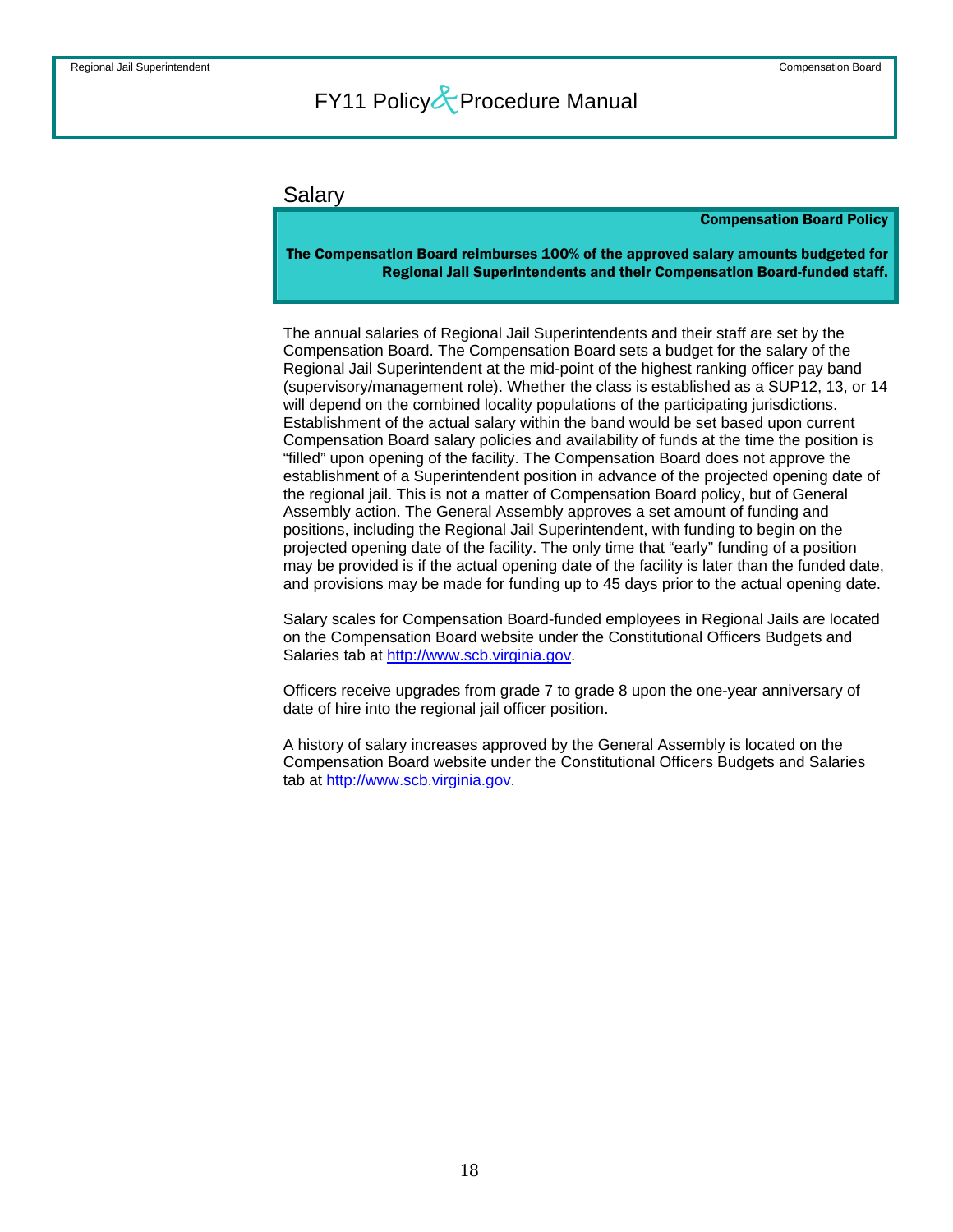### Staffing Standards

#### Compensation Board Policy

The Compensation Board uses staffing standards and a staffing methodology for allocating new positions in regional jails.

In determining the allocation of additional positions, the Compensation Board considers the following criteria:

- 1. The position (or positions) must be requested by the Superintendent as part of the Compensation Board's annual budget process.
- 2. The positions requested must perform only statutorily prescribed duties for a regional jail.
- 3. The regional jail must have a personal computer, be connected to the city/county system, or have such systems scheduled for installation within 12 months.
- 4. Funds and positions must be appropriated by the General Assembly.
- 5. The Compensation Board will use the staffing methodology and workload criteria developed by the Virginia Sheriff's Association (VSA) to determine the appropriate level of Compensation Board-funded staff support for each office requesting additional positions.
- 6. The Compensation Board shall determine the number of additional positions to be allocated to any one office based upon criteria 1-5, inclusive, and additional positions shall be allocated in the order of percentage of need, where offices with the highest percentage of need will receive positions first. The percentage of need is determined by calculating the percentage that the number of additional positions needed is to the total number of current positions.
- 7. The Compensation Board uses U.S. Census data found at <http://www.census.gov/>or data provided by the Weldon Cooper Center for Public Service, University of Virginia, located at <http://www.coopercenter.org/demographics/>.

The methodology used to determine appropriate staffing levels in each Regional Jail was developed by the VSA and adopted by the Compensation Board.

<span id="page-19-0"></span>2010 Appropriation Act Item 67.90 (excerpt)

F. Any new positions established shall be allocated by the Compensation Board upon request of the constitutional officers in accordance with staffing standards and ranking methodologies approved by the Compensation Board.

2010 Appropriation Act Item 67.20 (excerpt)

E. Consistent with the provisions of paragraph B of Item 76, the Board shall allocate the additional jail deputies provided in this appropriation using a ratio of one jail deputy for every 3.0 beds of operational capacity. Operational capacity shall be determined by the Department of Corrections. No additional deputy shall be provided from this appropriation to a local jail in which the present staffing exceeds this ratio or unless the jail is overcrowded. Overcrowding for these purposes shall be defined as when the average annual daily population exceeds the operational capacity. In those jails the Compensation Board may allocate one additional jail deputy for every five average annual daily prisoners above operational capacity, subject to appropriation by the General Assembly.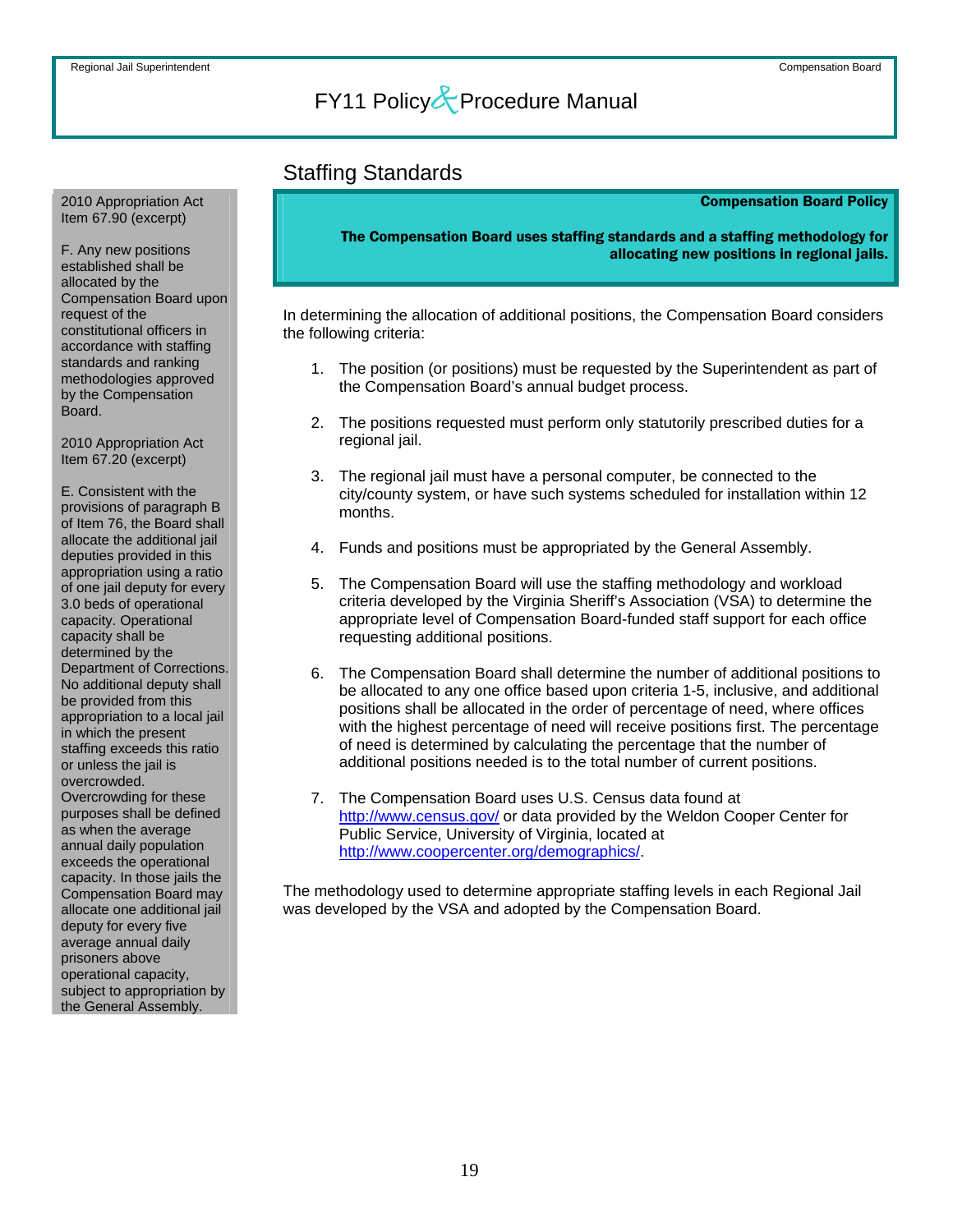Staffing Standards, continued

**Administrative, support, or clerical** positions are allocated at not less than:

- One (1) position per 100 inmates of average daily population in a jail; and
- One (1) position minimum per regional jail office.

Additional jail officers for new jail construction or expanded jail capacity are allocated based on the Department of Corrections (DOC) staffing study recommendation, and a maximum ratio of one (1) jail officer for every three beds of operating capacity (or the request of the Regional Jail Superintendent, whichever is less). The DOC determines operational capacity. No additional jail officers shall be provided to a regional jail in which staffing exceeds the ratio of 1:3 unless the jail is deemed overcrowded. Overcrowding, for staffing purposes only, is defined as when the annual average daily population exceeds the operational capacity. In a jail experiencing overcrowding, the Compensation Board, upon the request of the Regional Jail Superintendent, may allocate one (1) additional jail officer for every five average daily prisoners above operational capacity.

When additional jail officers are requested for a jail that has renovated an existing facility, the DOC prepares a comprehensive analysis of staffing requirements for the jail, exclusive of federal prisoners, District of Columbia inmates, and contract inmates from other states.

When funded, additional jail officers to staff **alternative incarceration programs** operated by regional jails are allocated using a ratio of not more than one (1) position for every 16 inmates participating in programs approved by the Department of Corrections.

In jails where **food service** is not contracted, the number of **cooks** is fixed at a minimum of:

- One (1) cook position in a jail with an operating capacity of 30 to 49 inmates;
- Two (2) cook positions in a jail with an operating capacity of 50 to 89 inmates;
- Three (3) cook positions in a jail with an operating capacity of 90 to 299 inmates;
- Four (4) cook positions in a jail with an operating capacity of 300 to 499 inmates;
- Five (5) cook positions in a jail with an operating capacity of 500 inmates or more.

**Medical, classification, or treatment positions** are allocated at a ratio of one (1) position per 25 inmates, based on the annual average daily population (ADP).

Staffing standards for regional jails are located on the Compensation Board website under the Constitutional Officers Budgets and Salaries tab at [http://www.scb.virginia.gov.](http://www.scb.virginia.gov/)